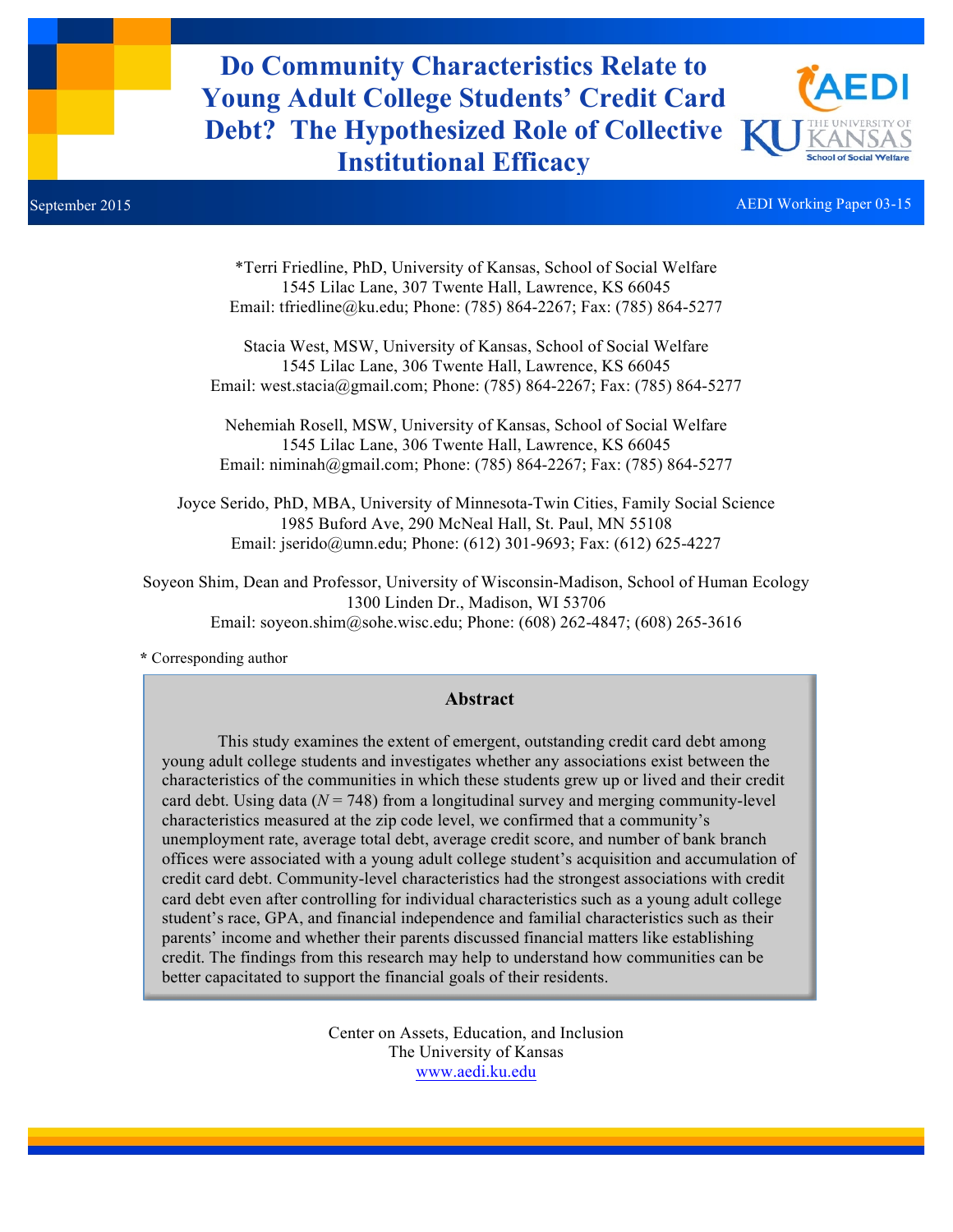#### **Introduction**

Despite the slight downward trend in credit card use that coincided with the Great Recession in 2007 (Hurd & Rohwedder, 2010), credit cards remain fundamental to the financial portfolios of households in the United States with 71% of individuals aged 18 or older owning at least one card (Swift, 2014). Indeed, access to credit can provide individuals with not only a means of facilitating consumption during income fluctuations (Karlan & Zinman, 2010), but also a way to cope financially with emergencies (Lusardi, Schneider, & Tufano, 2011) and to demonstrate timely payment history that can bolster a credit score (Simon, 2015). Used as intended, a credit card can facilitate consumption by increasing an individual's sense of security when purchasing an expensive product or earning rewards that can be used to subsidize everyday expenses. The ability to buy on credit easily can also avoid financial stress; many Americans, for example, regularly use a credit card to pay a utility bill due before payday or to rent a car while theirs is in the repair shop due to a traffic accident.

However, even as credit may facilitate the achievement of financial goals, overreliance on credit may contribute to financial setbacks. Many credit card users report overspending and underestimating monthly payment amounts necessary for paying off their balances (Soll, Keeney, & Larrick, 2013; Sotiropoulos & D'Astous, 2012; Wilcox, Block, & Eisenstein, 2011), suggesting that many individuals end up using more credit than they had intended. Overreliance on credit is a concern in the US given that over one third of credit card holders (34%) own three or more cards and nearly half of those (41% to 44%) either make only minimum debt payments each month or retain revolving balances with high interest rates (Board of Governors of the Federal Reserve System, 2015; Jacobe, 2008). From this perspective, credit cards can be pernicious, threatening an individual's current financial security and overall wellbeing and pushing future financial goals further out of reach. In effect, many of those who fall into such a payment pattern are taking two steps backward for every step forward, and some soon find themselves moving only backward. For them, the entire credit card system becomes a highly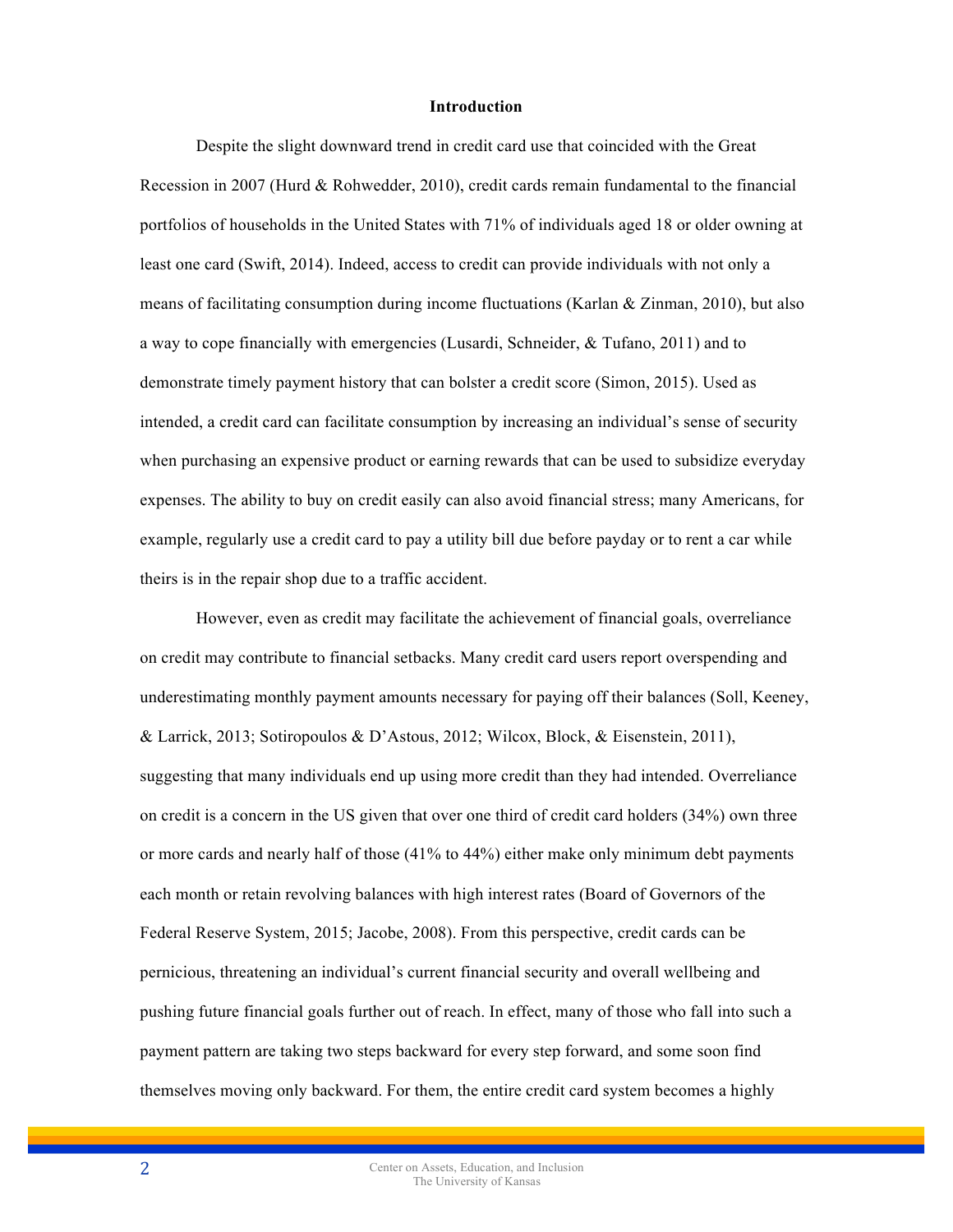risky way to manage debt, and their chances of avoiding financial ruin and bankruptcy eventually become virtually nil.

National data suggest that the current young adult generation born between the 1980s to 2000s— Millennials—are more reluctant to use credit cards and so use credit cards at a lower rate than did previous young adult generations (Holmes, 2014); however, these young adults who do use credit cards tend to accumulate more debt at a younger age than their predecessors (Hodson  $\&$ Dwyer, 2014). The current generation's average amount of outstanding credit card debt in 2010, for example, was over \$10,000, whereas in 1992 the average was roughly \$3,000, after adjusting for inflation (Hodson & Dwyer, 2014). Consequently, and despite their greater reluctance on average to use credit cards, the way that the current generation of young adults uses credit remains a concern, especially given the generation's increasing indebtedness, which includes debt as a result of student loans (Elliott & Lewis, 2015). The financial obligations of today's young adult college students are particularly worrisome given the rising amounts of their average student debt (Dwyer, Hodson, & McCloud, 2013; Houle, 2013) and other types of debt (Hodson & Dwyer, 2014). This indebtedness could follow these young adults for years if left unpaid (Jiang & Dunn, 2013), lowering their credit scores and hindering their ability to save.

# **The Purpose of the Current Study**

Researchers typically point to the individual's personal and familial characteristics when explaining the reasons behind a young adult's levels of credit card use and indebtedness (Robb  $\&$ Sharpe, 2009; Xiao, Tang, Serido, & Shim, 2011). That is to say, it is thought that a young adult's financial knowledge and or the way a parent behaves financially may correlate with a young adult's inclination to use credit cards and accumulate debt (Lyons, 2004; Shim, Barber, Card, Xiao, & Serido, 2010; Xiao et al., 2011). Another equally important, yet understudied, explanation incorporates the characteristics of the community in which the young adult has lived. Recent studies have suggested that a person's street address—the community in which one grows up or lives—can be a key factor in determining their life outcomes (Chetty, Hendren, Kline,  $\&$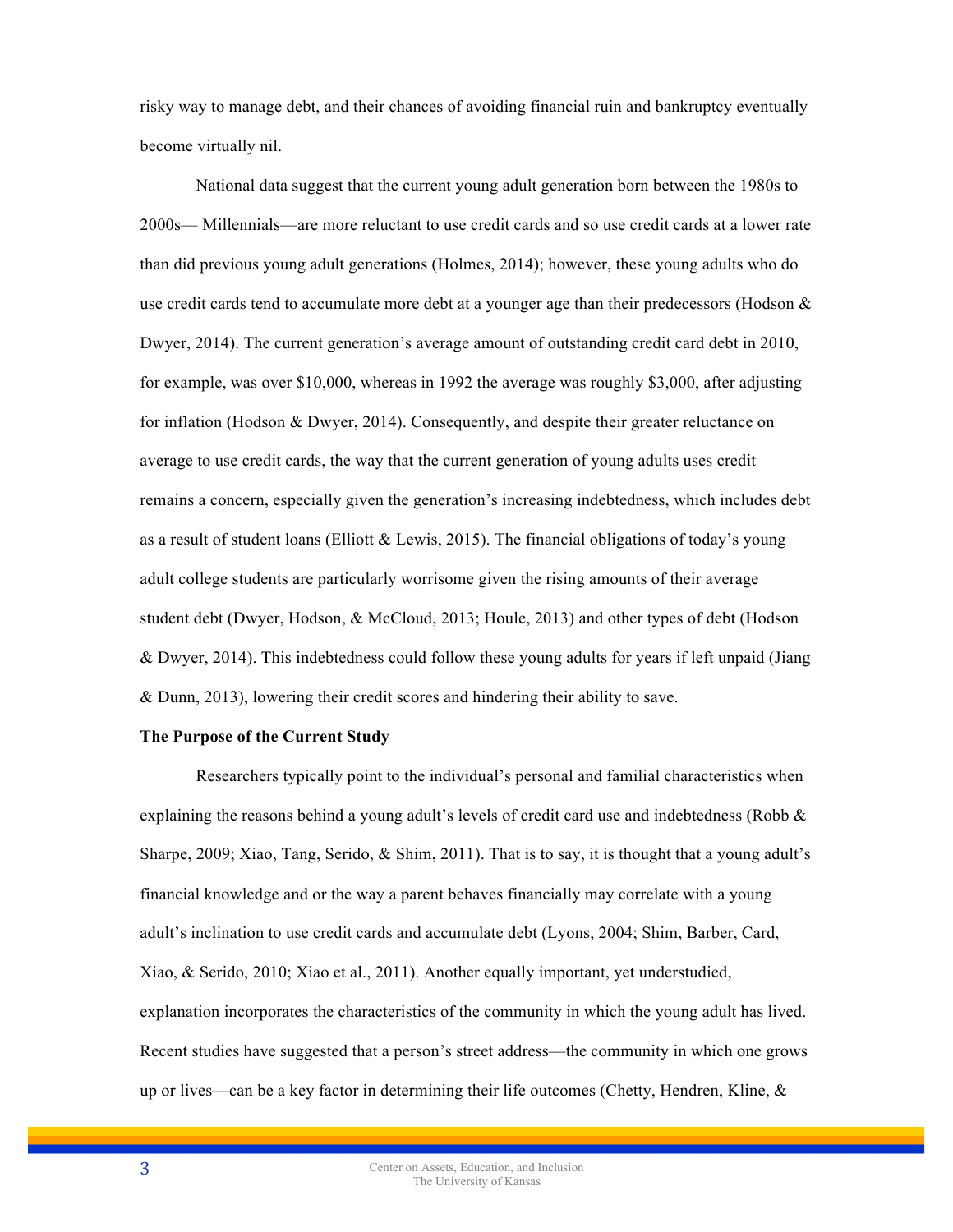Saez, 2014; Clampet-Lundquist & Massey, 2008; Putnam, 2015). We do not know of any study that examines the relationships between community-level characteristics and credit card use specifically. However, this relationship is plausible given the existing research on communitylevel effects. For instance, a community's average credit score and or the presence or absence of mainstream financial institutions may predict how well a community prepares a young adult to make financial decisions, and these same characteristics may relate to the young adult's credit card use.

It is within these contexts that we undertook this study, and our purposes were two-fold: first, to examine the extent of emergent, outstanding credit card debt among a group of young adult college students during their first years in college between 2007 and 2009 (including their acquisition and accumulation of this type of debt); second, to ascertain any associations that might exist between community-level characteristics measured at the zip code level (unemployment rate, average household debt, average credit score, bank branch-office density) and the emergent, outstanding credit card debt accumulated by young adult college students. We should also note that our data collection process coincided with two macro-economic events that could have changed the way young adults interacted with credit cards. First, the young adults in our sample were making financial decisions at the height of the economic downturn known as the Great Recession that ranged from approximately 2007 to 2011. This means that, like millions of households across the US (Chakrabarti, Lee, van der Klaauw, & Zafar, 2015), young adult college students could have altered their use of debt in the face of an unpredictable economy that was retracting credit opportunities. Second, the implementation of the Credit Card Accountability, Responsibility, and Disclosure (CARD) Act of 2009 required cosignatories for credit card holders under age 21 and without proof of adequate income, prohibited credit card companies from advertising on or near college campuses and offering free gifts to encourage students to apply for credit cards. Opportunities to acquire and accumulate credit card debt may have been ubiquitous on college campuses prior to the implementation of the CARD Act and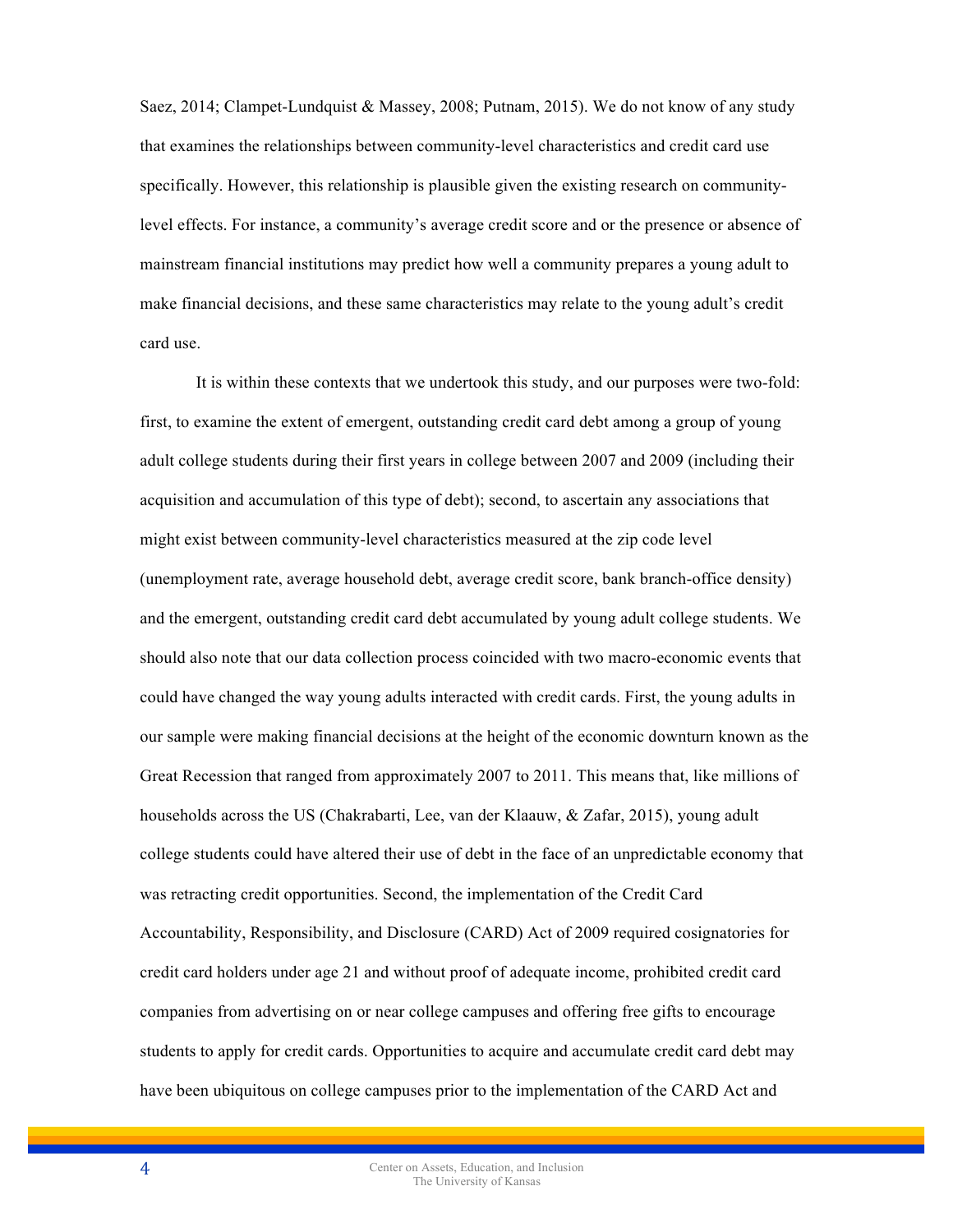during the time when our data was collected (Johnson, 2005). This meant that easy access to credit could have altered young adult college students' use of this type of debt. However, some research suggests that college students' access to credit has not changed much despite the CARD Act's implementation (Hawkins, 2012).

#### **Acquiring and Accumulating Credit Card Debt**

A number of previous studies have sought to determine whether individual and family characteristics could predict young adults' acquisition and accumulation of outstanding credit card debt. Many of these studies were conducted with samples of college students, who represent part of a broader category of inexperienced credit card users. One such study, for example, found that Black, Latino, and female college students were more likely to maintain revolving credit card balances as compared to White and male students (Grable & Joo, 2006; Lyons, 2004). Another of the studies found evidence suggesting that older college students who came from less advantaged socioeconomic backgrounds and without parents' financial support (Robb, 2011) were also more to likely to carry credit card debt (Robb, 2011; Robb & Sharpe, 2009). And yet another of study concluded that a young adult's financial knowledge was also related to their credit card debt acquisition and accumulation (Robb, 2011; Warwick & Mansfield, 2000). The authors of this third study found, for example, that those college students in their survey who had received financial instruction in a personal finance class taken in high school were more likely to have paid off in full each month the debt that had accumulated on their credit cards, when compared to those who had not received such instruction, (Robb, 2011). Taken together, a young adult's race or ethnicity, socioeconomic background, financial independence, or financial literacy may shape their credit behavior and, in light of these findings, our study controlled for these individual characteristics.

Those previous studies that looked to family characteristics for explanations also reached a number of apparent yet important conclusions. A number of study found, for instance, that parents play an important role in developing a young adult's financial health (Norvilitis &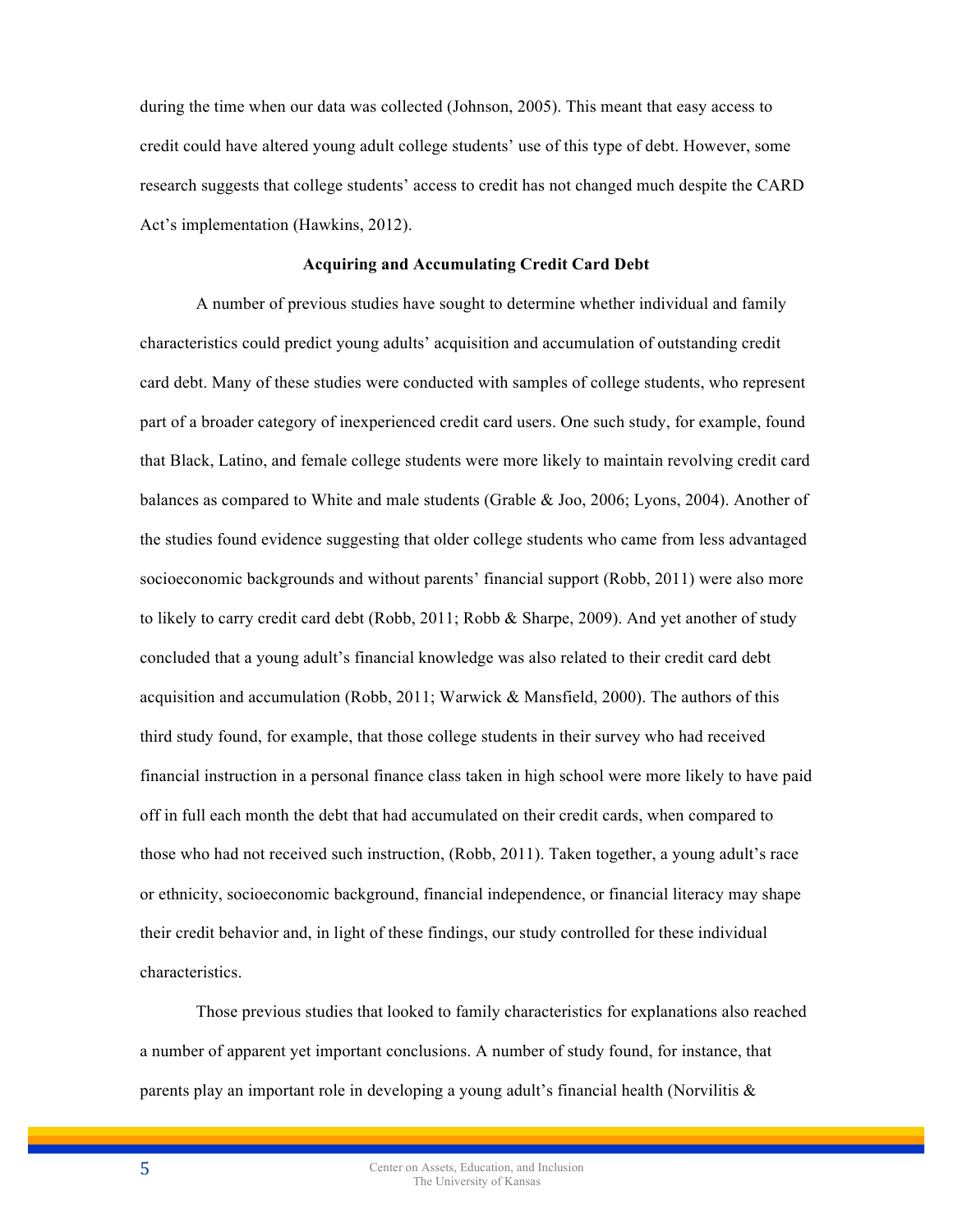MacLean, 2010; Shim et al, 2010; Shim, Xiao, Barber, & Lyons, 2009), including whether or not the young adult will develop a tendency to accrue credit card debt (Joo, Grable, & Bagwell, 2003). As socializers, parents typically model financial behaviors and provide hands-on training and first-hand experience, not only teaching in day-to-day interactions but also through direct intentional guidance. Parents' behaviors may help to shape their child's body of financial knowledge and may do so as strongly as, or even more strongly than, the behaviors of peers, work experiences, or information gained through formal financial education (Shim et al., 2010; Pinto, Parente, & Mansfield, 2005). One recent study has also found that not only does the parents' hands-on training and teaching (e.g., assistance with budgeting, saving) correlate with a reduced likelihood of credit card debt, but also the child's perceptions that parents will assist in dealing with problematic debt (Norvilitis  $\& \text{MacLean}, 2010$ ). Another study found that the parents' hands-on financial training or teaching of their child during childhood and adolescence relates indirectly to the child's level of debt during young adulthood (Shim et al., 2009). It has further been found that young adult college students also generally carried lower credit card balances if their parents had served as co-signors on their credit cards (Palmer, Pinto, & Parente, 2001), as compared to those peers who had assumed sole responsibility for their credit cards. All of these studies suggest that the socialization an individual experiences while living in the family home may be related to the individual's attitudes toward credit and may influence behavior by the time the individual reaches young adulthood and assumes more financial responsibilities.

# **A Community-Level Interpretation of Credit Card Debt: The Hypothesized Role of Collective Institutional Efficacy**

Also notably absent from the extant literature is any consensus or even broad conjecture to the effect that the type of community in which a young adult grew up or at least lived for an extended period of time might also predict the young adult's credit card use and debt accumulation. There is a growing consensus among social science researchers that the community in which one grows up or lives may exert both a short- and long-term influence on a variety of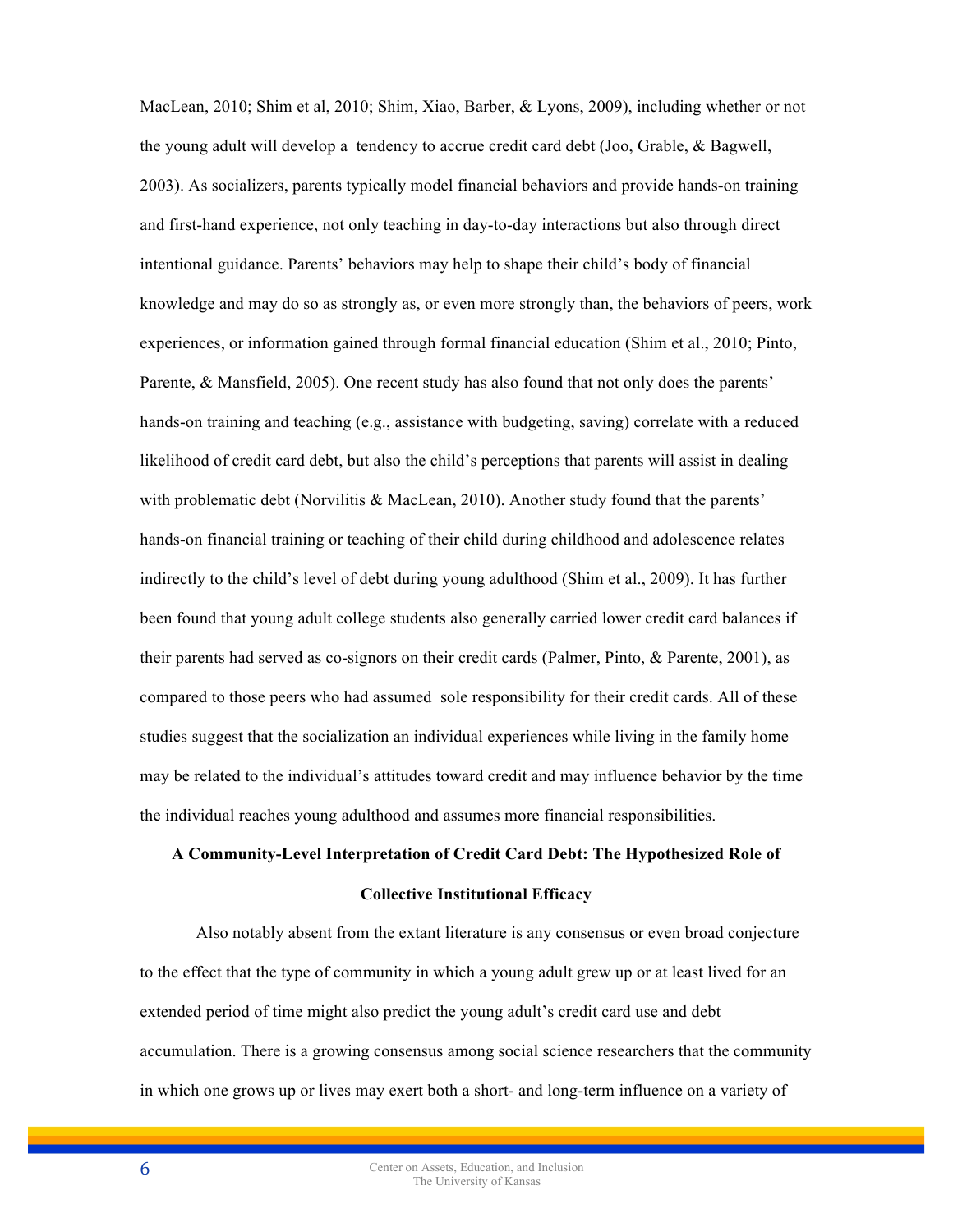life outcomes (Chetty, Hendren, Kline, & Saez, 2014; Clampet-Lundquist & Massey, 2008; Katz, Kling, & Liebman, 2000; Rosenbaum, 1995), including financial outcomes such as earning income, gaining employment, and receiving public assistance (Chetty, Hendren, & Katz, 2015; Ludwig, Duncan, & Pinkston, 2005). Proponents of this notion argue that a community tends to be heterogeneous and thus provides a variety of resources and opportunities that its residents can leverage in order to achieve life outcomes. If this is so, and it seems reasonable to assume that it is, then it follows that some communities may be better than others at preparing young adults to gain access to credit and have opportunities to learn how to use credit wisely. Across the US, then, communities are collectively preparing young adult generations to make financial decisions.

The collective institutional efficacy of a community may be an underlying mechanism that can explain these effects, if in fact the community's individual members hold collective beliefs about their ability to exercise control over outcomes (Bandura, 2000; Morenoff, Sampson, & Raudenbush, 2001) and if those beliefs are related to the community's existing institutions (Elliott & M. S. Sherraden, 2013). In Bandura's (1997) conceptualization of self-efficacy, individuals are agents who are capable of applying behaviors to produce outcomes. The term, 'collective efficacy,' which is an extension of self-efficacy, refers to these shared beliefs about the community's ability to exercise control over outcomes (Bandura, 2000) and is often used to explain community-level violence and crime (Morenoff, Sampson, & Raudenbush, 2001; Sampson, 1997; Sampson, Morenoff, & Gannon-Rowley, 2002). For example, a community's level of violence may be reduced when its concentrations of poverty or unemployment are low and its collective efficacy is high (e.g., the extent to which trust exists among neighbors, whether neighbors will intervene on behalf of the community; Morenoff, Sampson, & Raudenbush, 2001; Sampson, 1997).

It may also be that individual members of a community develop beliefs about the extent to which the community and the institutions within it can facilitate the achievement of life outcomes. In this context, the term 'institutional efficacy' is used to refer to community members'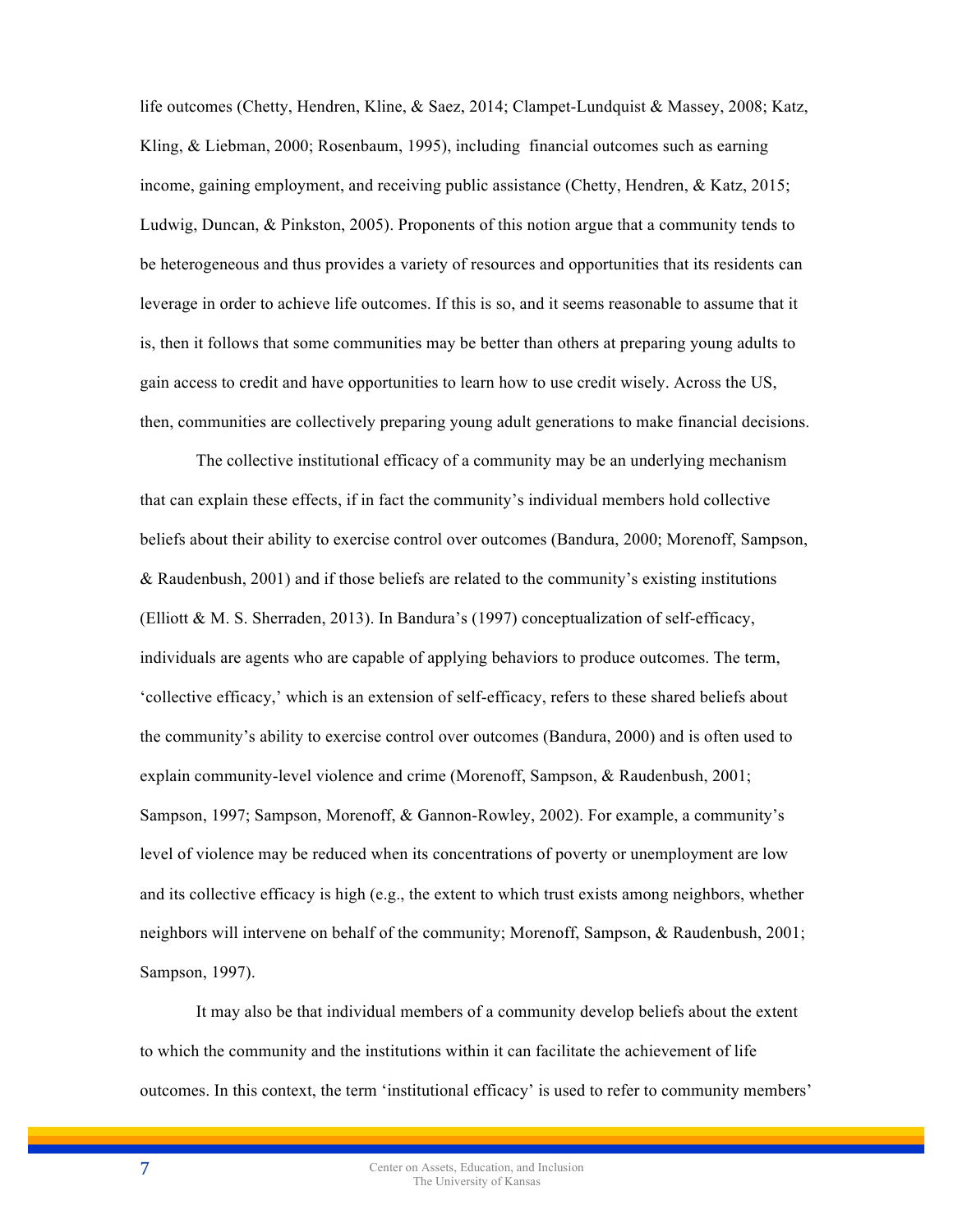shared belief that "using institutional resources" can produce "designated levels of performance that influence events that affect their lives" (Elliott & M. S. Sherraden, 2013, p. 38)," events that, presumably include financial outcomes. For example, a community served by more (or more reputable) bank branch offices may signal that such institutions exist to serve the community and provide the financial products necessary for reaching financial goals, whereas a community served by fewer (or less reputable) branch offices may signal the opposite. Community members may develop collective, shared beliefs about a financial institution's ability to help them achieve their financial goals—beliefs that relate to whether and how community members use the institution's products, such as whether they open lines of credit or use credit cards.

Given the connections that apparently exist between a young adult's financial behaviors and the financial modeling and hands-on training provided by the young adult's parents (Shim et al., 2010; Pinto, Parente, & Mansfield, 2005), it is reasonable to assume that a young adult will adopt the community's shared beliefs (i.e., collective efficacy, institutional efficacy) about financial institutions and that these beliefs will relate to the young adult's financial outcomes. In light of the extensive research examining the role of collective efficacy as an explanation for community-level violence and crime (Morenoff, Sampson, & Raudenbush, 2001; Sampson, 1997; Sampson, Morenoff, & Gannon-Rowley, 2002), and also given recent research on an individual's institutional efficacy (Elliott & M. S. Sherraden, 2013), we suggest that collective institutional efficacy may be applicable for understanding how young adults develop beliefs about the institutions within their communities and that those beliefs can also be applicable for understanding their financial outcomes. As a preliminary test of these relationships, we explored how communities' unemployment rate, average household debt, average credit score, and bank branch density may relate to the emergent credit card debt of young adults during their college attendance.

#### **Methods**

#### **Design**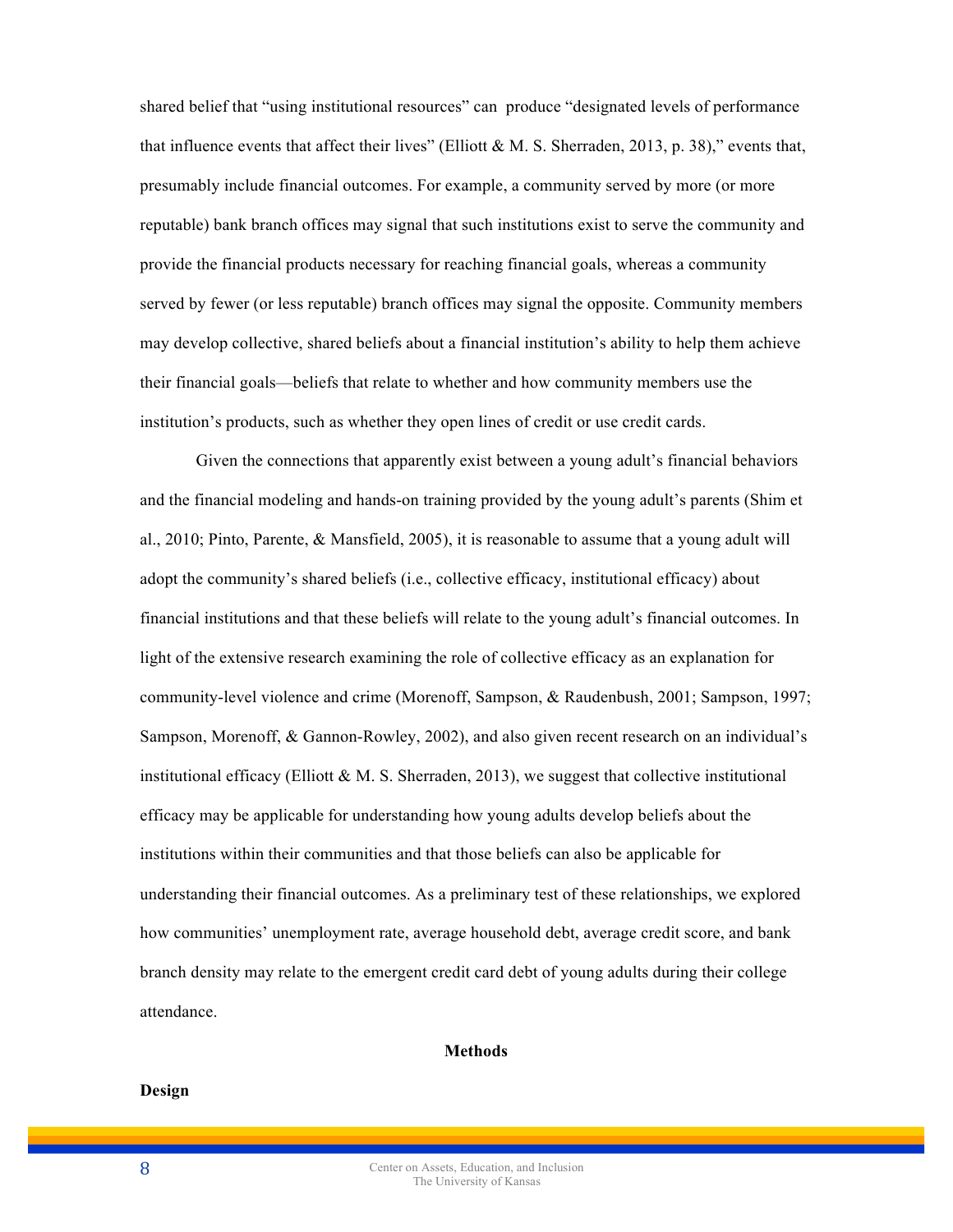The data for this study were drawn from an ongoing, longitudinal study examining the financial behaviors of emerging adults and their associations with adult life success. To date, four waves of data have been collected: Wave 1 (T1) baseline data, collected in spring 2008 from firstyear university students enrolled at a major, land-grant university and Wave 1.5 (T2) economic impact data collected in spring 2009; Wave 2 (T3) data during fourth year in college collected in fall 2010, and Wave 3 (T4) early career data collected in summer 2013. After receiving Human Subject Committee's approval for the baseline data collection, we invited the entire freshman class (approximately 6,000 students) to participate in the longitudinal study. We offered students a nominal incentive (e.g., \$10 to the first 1,000 respondents and \$5 to subsequent respondents) for their participation. The survey questionnaire was posted online throughout an 8-week period. The full sample comprised 2,098 first-year students representing 32% of the 2007 first-year cohort. For clarity, the waves of data are referred to as T1, T2, T3, and T4 from this point forward.

Following the global financial crisis of 2008, we launched an interim survey in winter 2009 (T2), to capture the immediate impact of the financial crisis on the students. This timing was important to understanding our data and interpreting the findings because young adult college students could have found themselves in a financial bind. Dwindling family financial support may have placed greater responsibility on young adult college students for affording on their own some of their college expenses (Settersten  $\&$  Ray, 2010). At the same time, the economic downturn disproportionately affected young adults and made it more difficult for them to find employment (Bell & Blanchflower, 2011). As such, using credit may have been one of their limited choices. All T1 students who were still enrolled at the university (1,950 or 93% of the full sample) received an email invitation to take the brief (5-minute) follow-up survey. The email indicated that the first 500 students to complete the survey would receive a \$10 incentive. A total of 748 students completed the survey in T2 (36% of the T1 sample). There were no significant differences in socioeconomic status, gender, or ethnicity between the baseline sample and the economic impact subsample. However, there was a significant difference in self-reported GPA,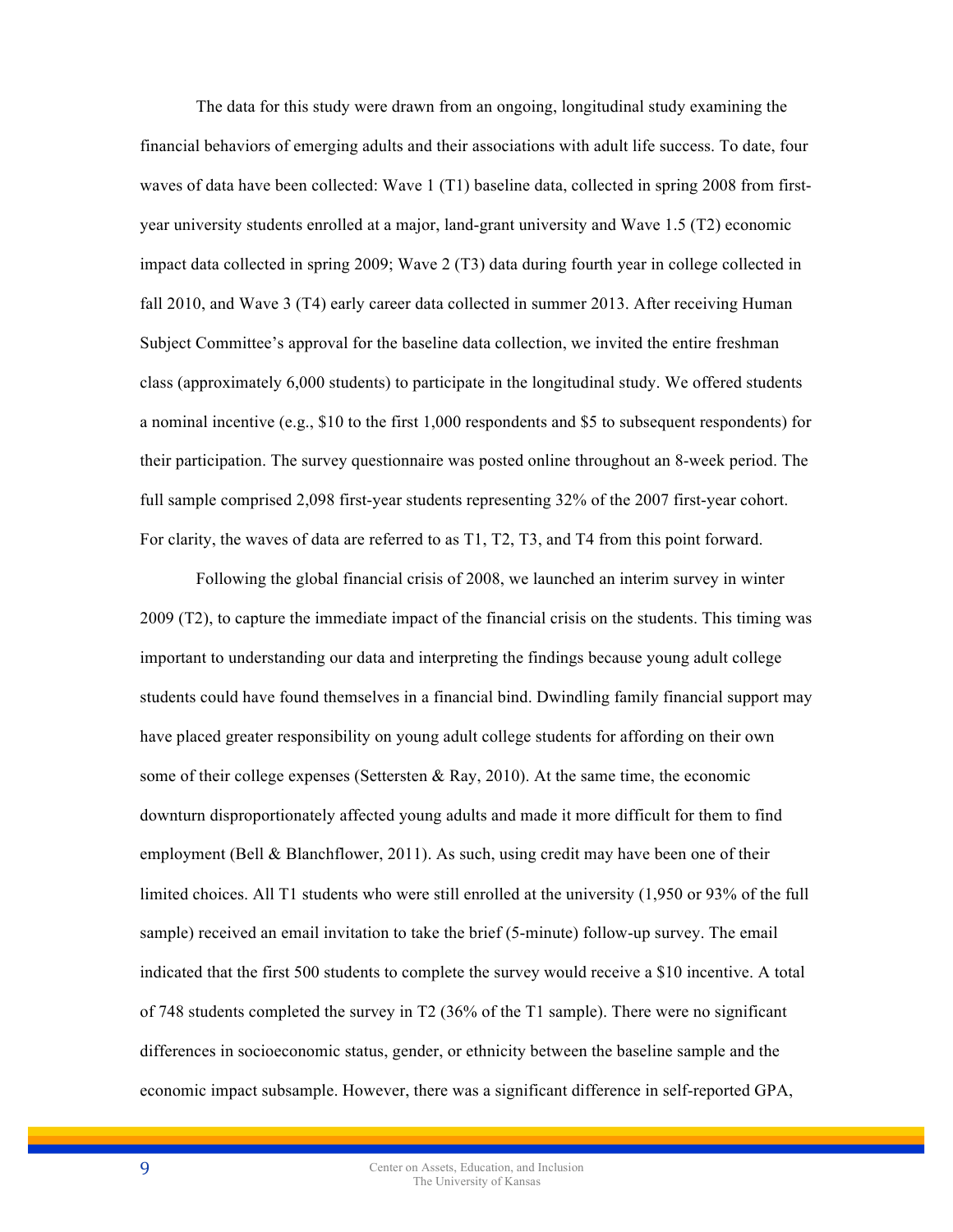with 77% of the subsample reporting a GPA greater than or equal to 3.0 compared to 67% of the T1 respondents who reported a GPA greater than or equal to  $3.0 (p \le 0.001)^1$ .

#### **Study Sample**

As shown in Table 1, the study's primary sample included 748 young adult college students who participated in T1 and T2 of data collection. The following sample characteristics were based on students' information from T1. Two thirds of the sample were female (66%) and one third was male (34%). The majority of the students identified as White (67%), with smaller percentages identifying as Asian / Pacific Islander (11%), African American (3%), Latino (14%), and other racial or ethnic groups (5%). Seventeen percent of the sample was made up of firstgeneration college students and nearly half (43%) had achieved a GPA greater than 3.50. The majority of students (87%) lived independently in either on- or off-campus housing, while the remainder lived at home with parents (13%). Only 11% were financially independent from their parents, and this group's average financial satisfaction score was  $3.239$  (*SD* = 1.032) on a five point scale.

Most of the students surveyed had parents who were currently married (71%) and over half of the parents (fathers:  $60\%$  and mothers:  $56\%$ ) had achieved at least one college degree. About half of the parents (53%) of those students we surveyed reported that earning annual household incomes below \$99,000. Young adult college students reported their family had difficulty paying bills and making ends meet more often than not averaging 3.802 (*SD* = .819) on five point scale. On average, the sample reported that they had received financial socialization on the use of credit at home (scoring a mean of  $3.559$  (*SD* = .985) on a five point scale).

Community-level characteristics were based on each student's reported permanent home zip code and included the community's unemployment rate, debt level, and credit score and density of bank branch-offices. For the entire sample, the average unemployment rate across all

<sup>&</sup>lt;sup>1</sup> Detailed descriptions of the design and sample are available in this report: Serido, J. & Shim, S. (2014) *Arizona Pathways to Life Success for University Students (APLUS) Wave 3 Life after college: Drivers for Life Success*. Available at http://aplus.arizona.edu/wave-3-report.pdf.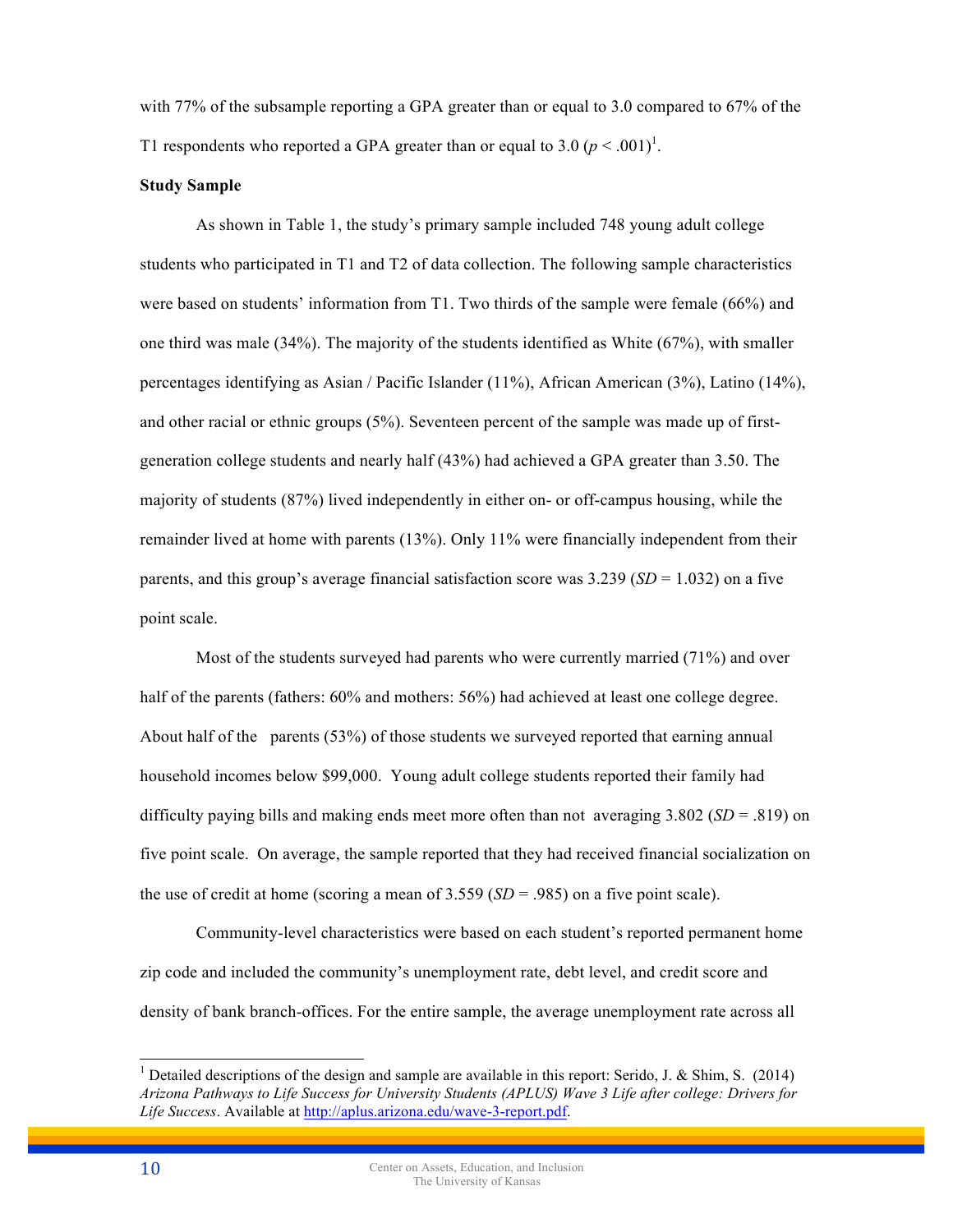zip codes was  $6.5\%$  (*SD* = 2.8%), a percentage that was consistent with the range of average US unemployment rate, which between the years 2007 and 2009 ranged from 5% to 9.5% (US Census Bureau, 2010). The average total debt reported was \$111,287 (*SD* = \$59,907) and the average credit score was  $704$  ( $SD = 32.349$ ). The communities (as identified by zip code) averaged between eight and nine bank branch offices ( $M = 8.764$ ;  $SD = 6.623$ ). Only 8% of these communities had no bank branch offices.

#### **Variables**

**Young adults' credit card debt**. This outcome variable was measured at T2 by asking each student to state a total dollar amount owed on credit cards that had not been paid in full, representing the student's acquisition of outstanding or revolving debt and the amount owed. Descriptive amounts of young adult college students' debt acquisition and accumulation were reported for all four waves; however, we focused our analysis on their emergent credit card debt at T2 as reported in Tables 3 and 4.

We chose to analyze credit card debt that was measured at T2 for three reasons. First, T2 occurred early in the data collection process (it was the second wave of five years of observation) and thus allowed us to examine the respondents' emerging credit card debt with respect to any community-level characteristics that may still have been exerting influence during spring semester of their second year (when T2 occurred). Second, the analysis of credit card debt measured at T2 allowed us to order the controls chronologically and test them longitudinally (against debt levels as measured at T1). Third, a higher percentage of the sample at T2 reported credit card debt  $(27%)$  than reported debt at T1  $(18%)$ , a difference that facilitated analyses using multiple control variables. Some of our analyses analyzed credit card debt measured at T2 among young adult college students who did not have any credit card debt at T1, the results of which are reported in Table 4. These were students who acquired their credit card debt during their first year in college ( $N = 616$ ), as opposed to students who potentially entered college with this debt ( $N =$ 748). In addition to credit card debt, we also considered measuring young adult college students'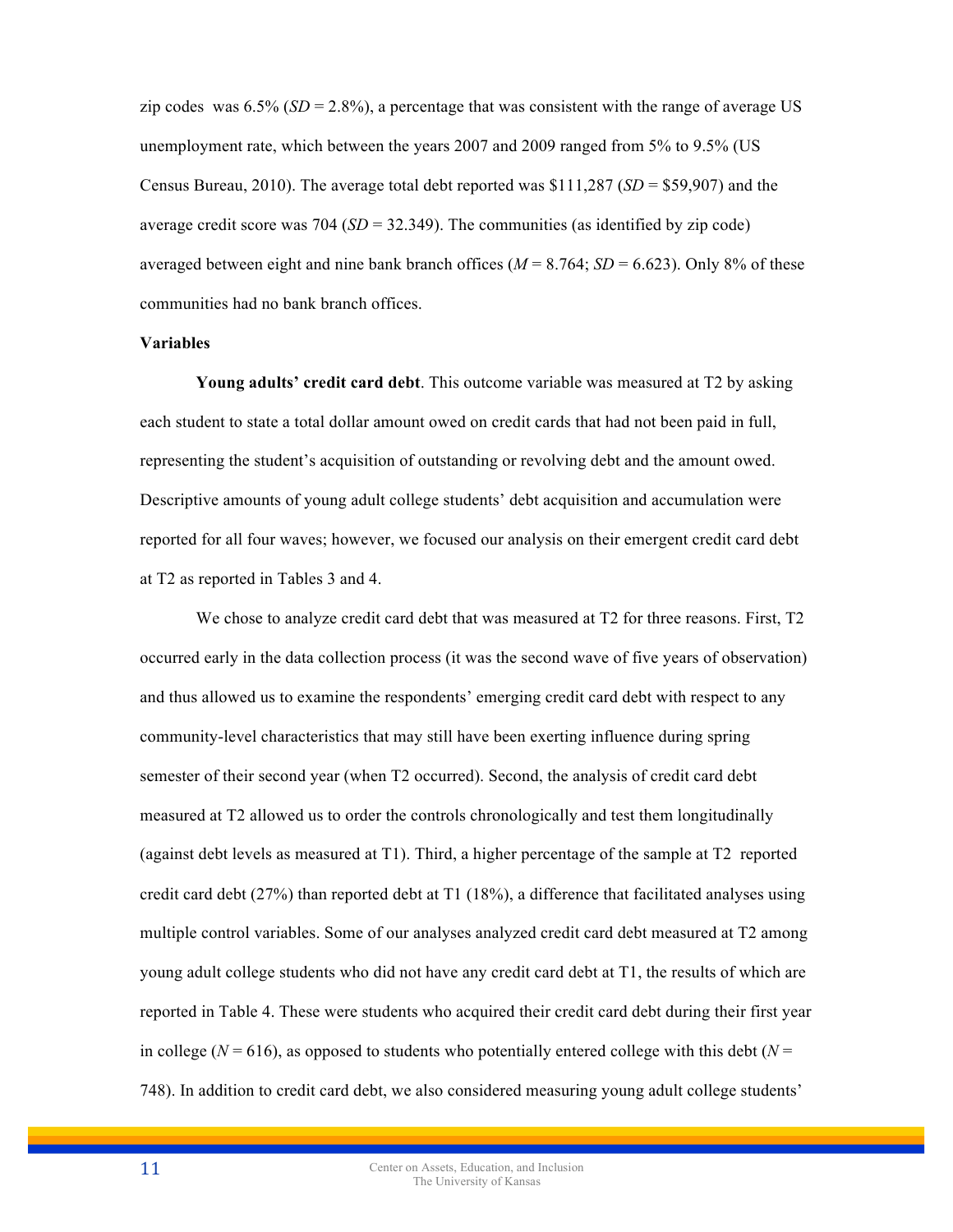use of credit cards and the number of credit cards they owned as an outcome. However, this question was not asked in T2.

**Young adults' individual characteristics**. Eight measures were drawn from T1 and used to assess each respondent's individual characteristics, which included their gender (male  $= 1$ ; female = 0), race (Other racial or ethnic groups = 4; Latino/a = 3; African American = 2; Asian or Pacific Islander = 1; White = 0), and status as a first-generation college student (yes = 1; no = 0). College grade-point average (GPA) was quantified categorically ( $\geq 3.50 = 3$ ;  $\geq 3.00$  to  $\leq 3.50 = 2$ ;  $\geq 2.50$  to  $\leq 3.00 = 1$ ;  $\leq 2.50 = 0$ ). The students were also asked whether they had taken a financial education class in high school (yes = 1; no = 0), if they were living dependently from their parents (yes  $= 1$ ; no  $= 0$ ), and if they were financially independent from their parents (yes  $= 1$ ; no = 0). Overall financial satisfaction was measured on a scale ranging from 1 (lower satisfaction) to 5 (higher satisfaction) and was recorded as the average of the student's numerical responses to three questions that asked about satisfaction regarding their financial status, level of agreement regarding difficulty paying for things, and level of worrying regarding money. Each of the latter two questions was reverse coded.

**Familial characteristics**. The seven measures used to assess familial characteristics were drawn from T1 and included parents' marital status (married  $= 1$ ; not married  $= 0$ ) and each parent's education level (college degree or more  $= 2$ ; some college  $= 1$ ; high school degree or less  $= 0$ ). Annual household income was defined categorically ( $\geq$  \$200,000 = 3;  $\geq$  \$100,000 to  $\leq$  $$200,000 = 2$ ;  $\geq $50,000$  to  $\leq $100,000 = 1$ ;  $\leq $50,000 = 0$ ). The extent of financial hardship while growing up at home was calculated by finding the average of the student's numerical responses to three questions that asked the student to estimate, on scales of 1 (not difficult at all) to 5 (very difficult), the degree of difficulty parents experienced in paying monthly bills and meeting family financial needs and also the degree to which the family was financially worse off than other families in the neighborhood  $(1 = a$  lot better off;  $5 = a$  lot worse off). Financial socialization was measured on a scale of 1 (strongly disagree) to 5 (strongly agree) and was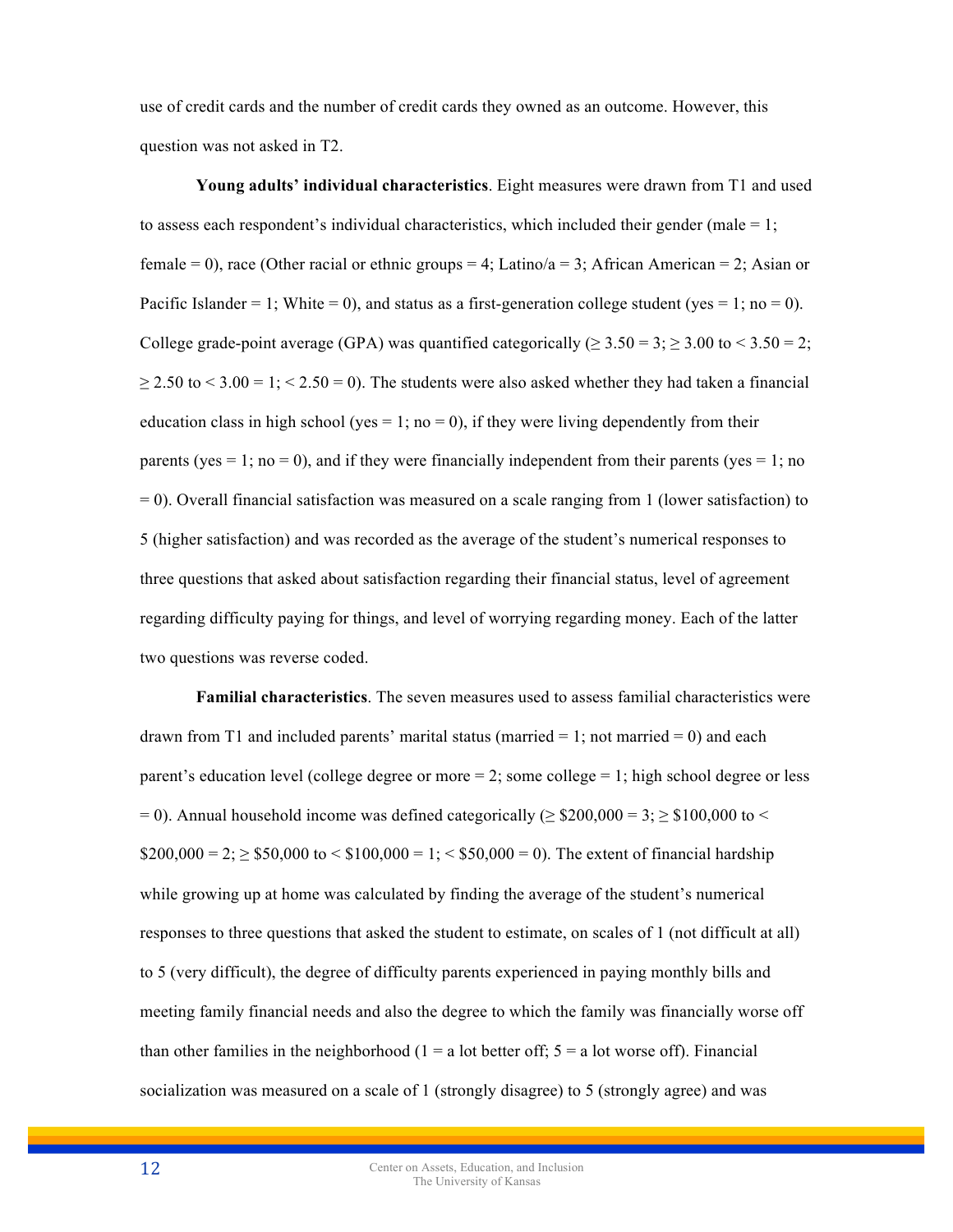calculated by finding the average of the student's responses to six questions regarding whether, before coming to college, parents discussed such topics as how to establish a good credit rating and the importance of saving. Financial behavior was measured on a scale ranging from 1 (never) to 5 (always) and calculated by finding the average of the student's responses to six questions asking about the students' observed frequencies of parents' financial behaviors while growing up at home regarding such actions as paying credit card balances in full each month, tracking monthly expenses, and spending within a budget.

**Community-Level Characteristics**. The unit of analysis for community-level characteristics was at the zip code level and was based on respondents' permanent address. Zip codes were collected in the fall of 2007 from forms provided by students to the university registrar during their freshman orientation and assumed to be the zip codes of the communities in which students lived prior to starting their first year in college. Though it was not possible to measure the length of a student's residency in any of these zip codes, which would have been tantamount to measuring the duration of exposure to the communities' effects (Chetty, Hendren, & Katz, 2015), knowing the community's characteristics may still have added to our understanding of a student's financial opportunities and experiences prior to college enrollment. We did assume that any significant associations that emerged in the analyses could be interpreted as conservative estimates of the importance of the influence exerted by the community.

Community-level characteristics included unemployment rate, average total debt, average credit score, and number of bank branch-offices. To analyze each community-level characteristic, we first established categories based on percentiles  $(25<sup>th</sup>, 50<sup>th</sup>,$  and  $75<sup>th</sup>$ ). The unemployment rate was retrieved from the US Census Bureau's American Community Survey (ACS) and was averaged over five years between 2007 and 2011.<sup>2</sup> The average total debt and average credit score

<sup>&</sup>lt;sup>2</sup> The unemployment rate from the US Census Bureau used zip code tabulation areas (ZCTAs), which are an approximation of the US Postal Service zip codes. Only 2% of zip codes from the data set were unable to be matched to the ZCTAs, meaning that unemployment rates were missing for those zip codes. For information from where unemployment rate came, visit the US Census Bureau's website: https://ask.census.gov/faq.php?id=5000&faqId=227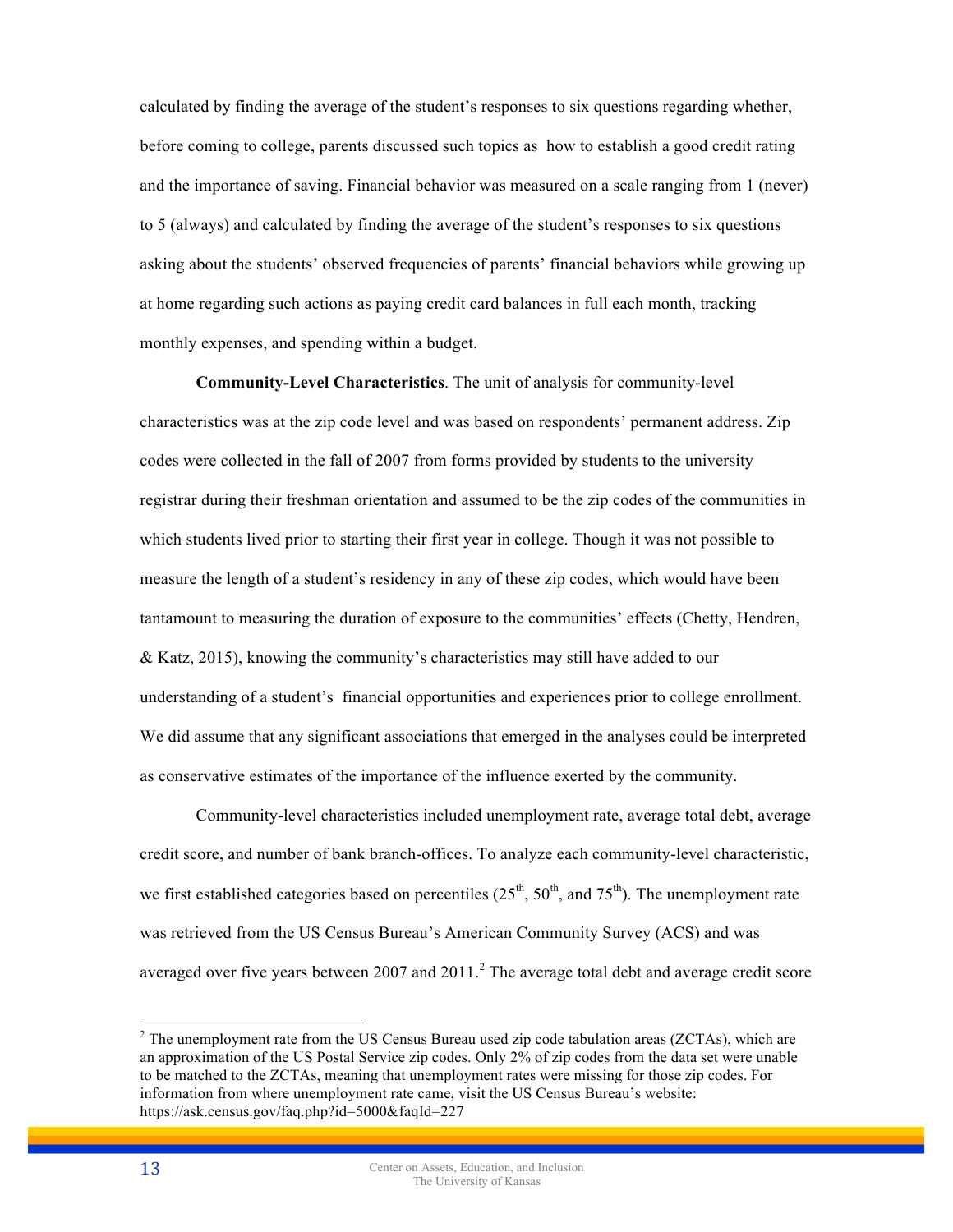were both retrieved from Equifax by searching by students' zip codes.<sup>3</sup> These numbers were both reported by Equifax as averages, and therefore it was not possible to report on median amounts of total debt by zip code. Average total debt summed outstanding credit card, mortgage, and auto debt and ranged from \$6,016 to \$538,949. Average credit score was a three digit score based on Equifax's model for determining credit worthiness and ranged from 576 to 780. Bank branch density was retrieved from the Federal Deposit Insurance Corporation's (FDIC) bank data and statistics<sup>4</sup> and measured the number of brick-and-mortar bank branches within the zip code, ranging from 0 to 44.

#### **Analysis Plan**

We analyzed the data in two phases, the first undertaken as a way to account for missing data. Rather than using the technique known as "listwise deletion" to limit any threat to validity and to improve generalizability (Rose & Fraser, 2008; Rubin, 1987; Saunders, Marrow-Howell, Spitznagel, Dore, Proctor, & Pescario, 2006), we used a method recommended by Little and Rubin (2002), which entails estimating the missing data when less than 20 percent of the variables is missing. This was the case with all the variables. To accomplish the estimates, we relied on the Expectation Maximization (EM) algorithm (Dempster, Laird, & Rubin, 1977), which uses maximum likelihood based on the observed data and employs an iterative estimation process (Little & Rubin, 2002).

In the second phase, we used Cragg's (1971) double-hurdle models to analyze credit card debt as reported in T2. Cragg's (1971) double-hurdle models were estimated by Stata (Stata Corp, 2011) to examine the acquisition and accumulation of this debt.<sup>5</sup> The double-hurdle approach was

<sup>&</sup>lt;sup>3</sup> For information from where average total debt and average credit score came, visit Equifax's website: http://www.equifax.com/places/

 $4$  For information from where bank branch density came, visit the FDIC's website:

https://www2.fdic.gov/idasp/main.asp<br>
<sup>5</sup> Multilevel and instrumental variable modeling approaches were also considered for the analyses. Multilevel modeling was ruled out because the sample size was insufficient for clustering at the zip code level given that in many instances there was only one observation per zip code. Instrumental variable modeling was ruled out because we believed that instrumenting on a single community-level characteristic was insufficient for understanding how a community—with variables measured on many dimensions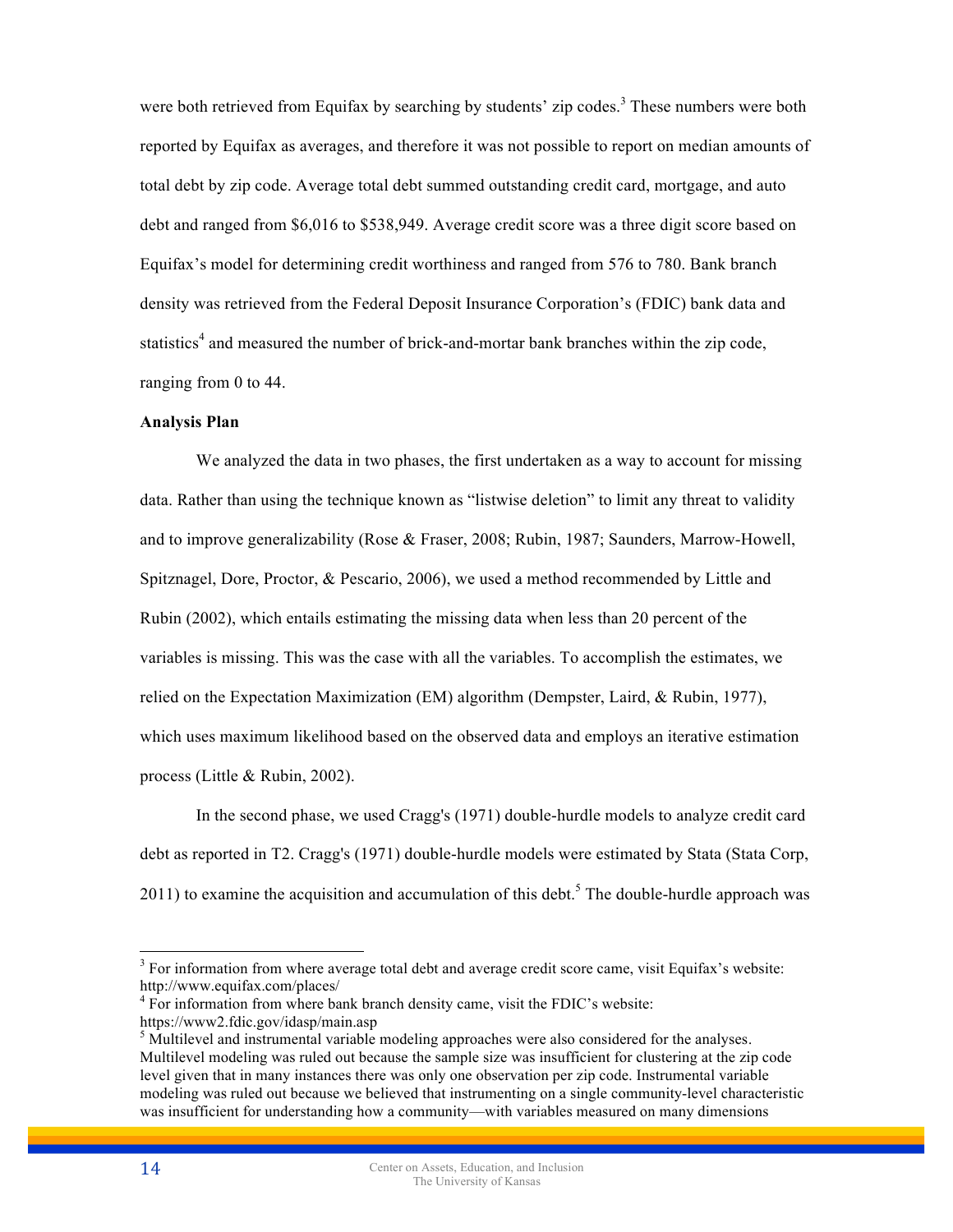ideal for analyzing credit card debt because it assumed that a college student's acquisition or use of credit card debt was separate and should be examined separately from the amount of debt they accumulate (Cragg, 1971; Ricker-Gilbert, Jayne, & Chirwa, 2011; Yen & Jones, 1997). This assumption is similar to that made by the two-step Heckman (1979) selection model; however, Heckman's model was designed to analyze data when zeros are unobserved or missing. In the case of credit card debt, an observed value of \$0 could effectively represent a college student's choice or preference to avoid this type of debt. An observed value of \$0 could also represent a college student's inability to take on debt despite preferring to do so (because the student, for example, is discriminated against, has a limited credit history, or had parents who paid off their balances or took away their credit cards). Unfortunately, the data did not allow us to draw definitive conclusions about why particular students' credit card debt might equal \$0. It could also be that once a student acquired debt, that acquisition did not typically lead to an accumulation of more debt. In other words, the extent to which the students in the sample were leveraged may have varied even among those that used credit cards to acquire debt, and their debt may have been unrelated to their preference to avoid debt and or their inability to access this type of debt.

The results reported in Tables 3 and 4 represent the probability that a student acquired credit card debt (hurdle 1; debt  $>$  \$0 compared to debt = \$0;  $N = 748$  [all young adult college students];  $N = 616$  [young adult college students without credit card debt at T1]) and the value of accumulated credit card debt (hurdle 2; accumulating debt  $>$  \$0;  $n = 202$  [all young adult college students];  $n = 115$  [young adult college students without credit card debt at T1]). The students who reported no credit card debt at T1 were analyzed separately in order to exclude those who had entered college with credit card debt and for whom community-level characteristics may have had a stronger association. Thus, the models that analyzed data collected from students who

 $\overline{a}$ 

including unemployment rate, average credit score, average total debt, and bank branch density—could be associated with young adult college students' credit card debt.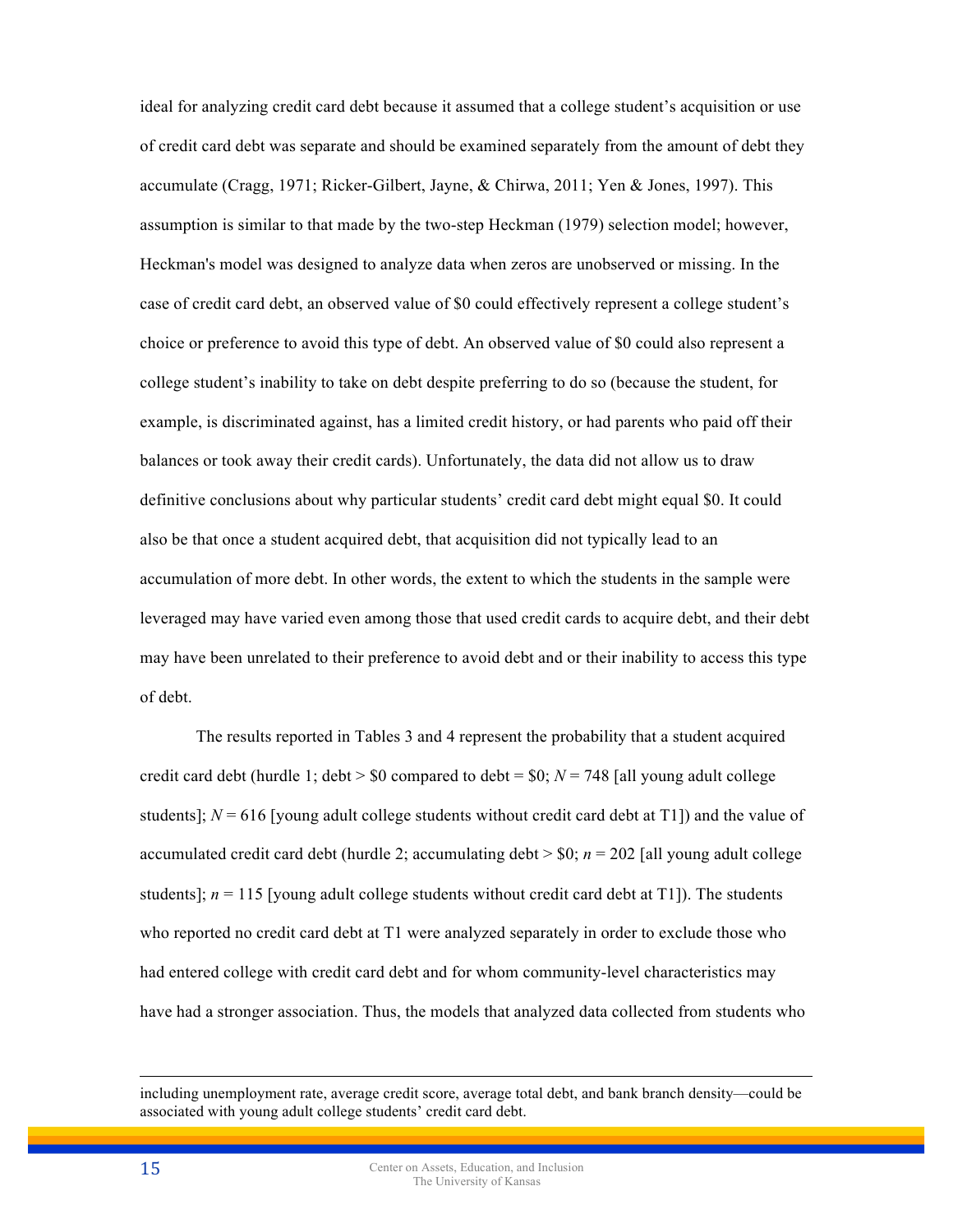reported no credit card debt at T1 may have produced more conservative results. These results for students without credit card debt at T1 are reported in Table 4.

#### **Results**

#### **Descriptive Results**

There were linear increases in the descriptive patterns of the acquisition and accumulation of credit card debt between 2008 and 2013 (T1, T2, T3, and T4), as shown in Table 2 (columns 2 and 3). Eighteen percent of the students sampled had acquired credit card debt and carried debt at T1 when they were surveyed during their first year of college. Five years later at T4, over half (55%) had acquired credit card debt. Credit card debt accumulation followed a similar increase in a similar fashion as credit card debt acquisition. Among those students in 2008 who had acquired credit card debt that was greater than \$0, the average amount was \$669. By 2013, that average amount of debt had quadrupled, reaching \$2,665 among those with debt greater than \$0.

# [Insert Table 2 here]

#### **Credit Card Debt Acquisition**

Young adult college student's acquisition and accumulation of credit card debt used data from T1 and T2. Hurdle 1 (Tables 3 and 4) examined the acquisition of credit card debt apart from accumulation. The model shown in Table 3 included all the students in the subsample  $(N =$ 748). As shown in Table 3 Model 1, if a student had achieved a GPA at or above 3.0 (as opposed to less than a 2.5), had scored higher on the financial satisfaction scale, if the student's parents had scored higher than the average on the modeling financial-behavior questions, and or if the student had lived in a community with a higher average total debt, then the student would be less likely to have acquired credit card debt. Having lived in a community with a higher average total debt was related to young adult college students' decreased likelihood of acquiring credit card debt.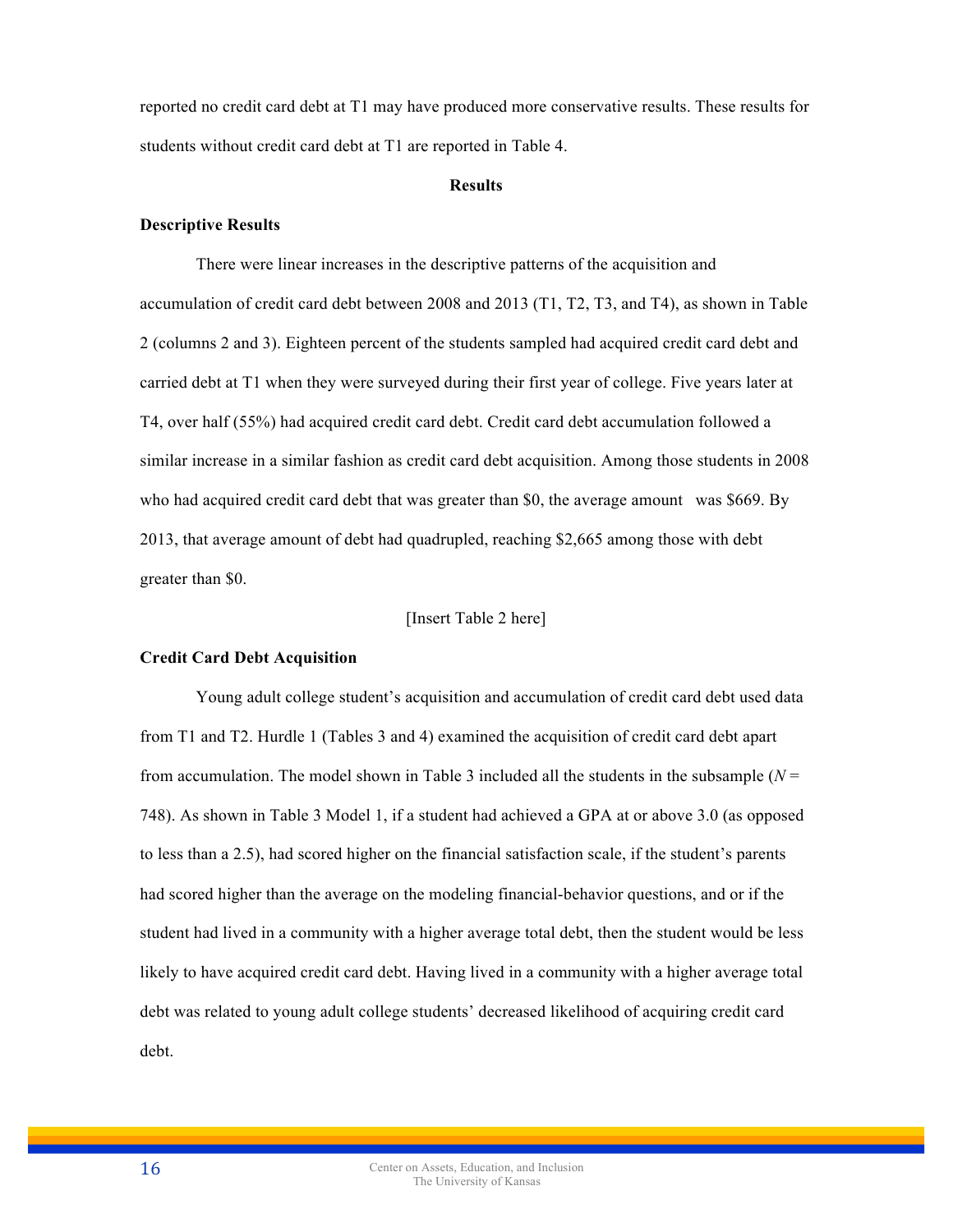The model in Table 4 included only those students who had not yet acquired any credit card debt when surveyed in T1 ( $N = 616$ ). Those who were less likely to acquire any credit card debt at T2 (Table 4, Model 1) were from other racial or ethnic groups (as opposed to white), had achieved a GPA at or above 3.0 (as opposed to less than a 2.5), had a father with at least one college degree (as opposed to a high school diploma or less), had parents who scored higher on the modeling financial behavior questions, and lived in a community with an unemployment rate at or above 7% and or with a higher average total debt  $(p < .10)$ . While there were differences regarding the significance of associations between community-level characteristics and young adult college students' credit card debt acquisition for those with and without debt at T1 (between Hurdle 1, Models 1 and 2), the patterns of the associations were similar.

#### [Insert Table 3 here]

# **Credit Card Debt Accumulation**

Credit card debt accumulation was examined in the second hurdles of the double-hurdle models (as shown in Tables 3 and 4). The results presented in Hurdle 2 of Model 1 (as shown in Table 3) revealed that the student's reported lower levels of credit card debt accumulation was associated with having a GPA at 3.0 to 3.5 (as opposed to less than a 2.5 ( $p < 0.10$ ), having parents whose household income ranged from \$50,000 to \$100,000 (as opposed to less than \$50,000), and having parents who scored higher on providing their children with opportunities for financial socialization ( $p < 0.10$ ). If a student had lived in a community with an unemployment rate at or above 4% (as opposed to less than 4%), with an average total credit score between 687 and 703 (compared to lower scores), and with a density of between one and three bank branches (as opposed to none), then student was more likely to report a greater accumulation of credit card debt.

The results presented in Hurdle 2 of Model 2 (as shown in Table 4) indicated some differences for young adult college students who did not have credit card debt at T1. Any of these students who reported having achieved a GPA of 3.0 or higher (as opposed to less than a 2.5) and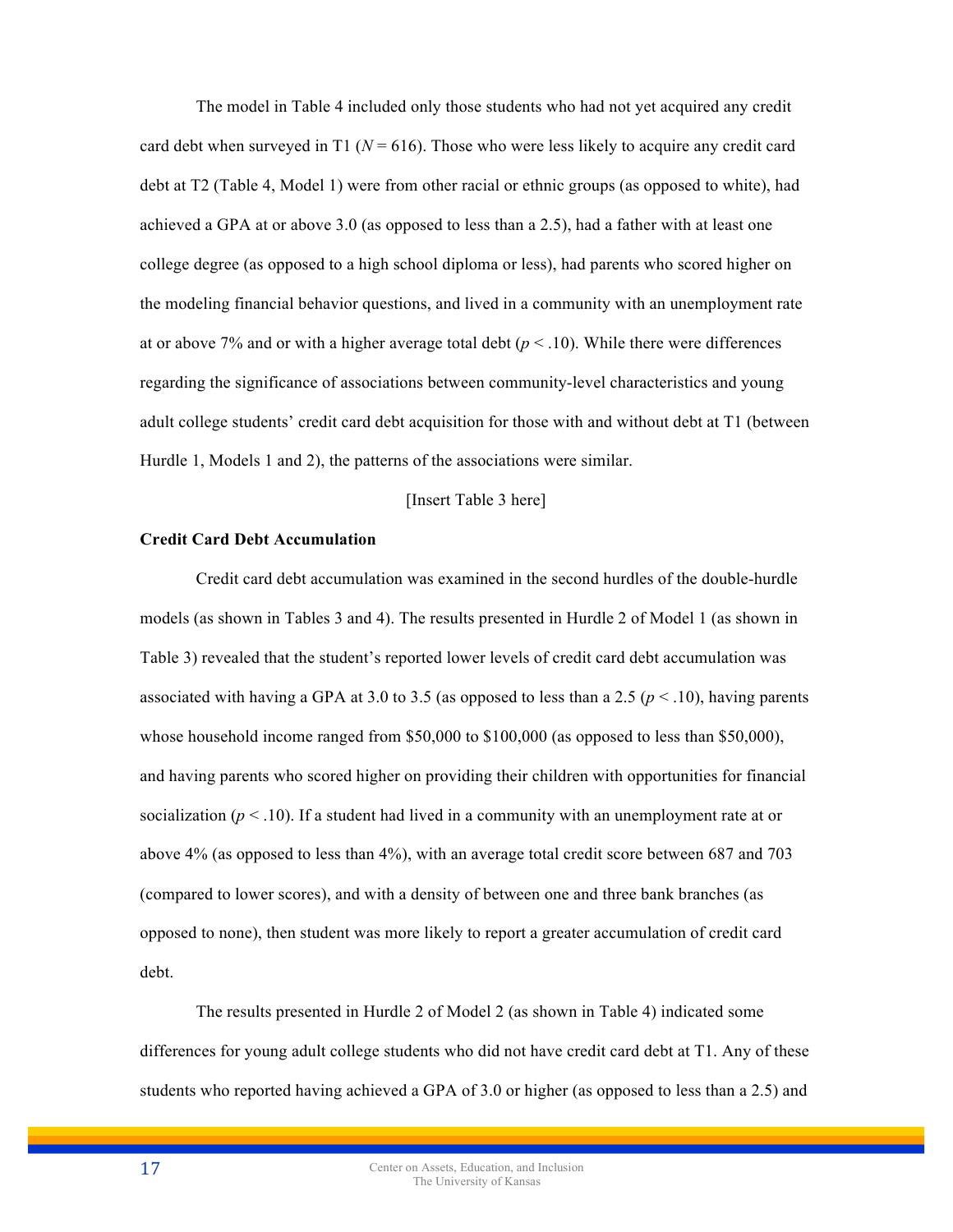having parents whose household income was in the range of \$50,000 to \$100,000 were more likely to have reported a lesser accumulation of credit card debt. Living in a community with between one and three bank branch offices was also associated with  $(p < .10)$  a greater accumulation of credit card debt. There were differences regarding the significance of associations between community-level characteristics and young adult college students' credit card debt accumulation for those with and without debt at T1 (between Hurdle 2, Models 1 and 2), most notably between unemployment rate and average credit score. However, the patterns of the associations between community-level characteristics and young adult college students' credit card debt accumulation were similar for those with and without debt T1.

# [Insert Table 4 here]

#### **Discussion**

Credit cards are an integral part of Americans' financial lives, including the financial lives of young adults; however, the overall credit card debt being accumulated by the current young adult generations is worrisome because it has been increasing at a significant rate over the past several years (Hodson & Dwyer, 2014; Holmes, 2014). This trend is especially concerning because many of these young adults are simultaneously accumulating student loan debt (Elliott  $\&$ Lewis, 2015). If we are to reverse the trend, gaining a better understanding of the forces that may be driving so many young adult college students into what could become a debilitating level of debt might well be imperative.

This paper examines two aspects of young adult college students' emergent, outstanding credit card debt: their acquisition and accumulation of this debt during their first year in college and any associations that existed between the characteristics of the communities in which they lived prior to attending college and their debt. Our first key finding is that community-level characteristics are associated with the acquisition and accumulation of young adult college students' credit card debt. Moreover, these characteristics have the strongest associations with the amount of credit card debt that young adults accumulate even after controlling for individual and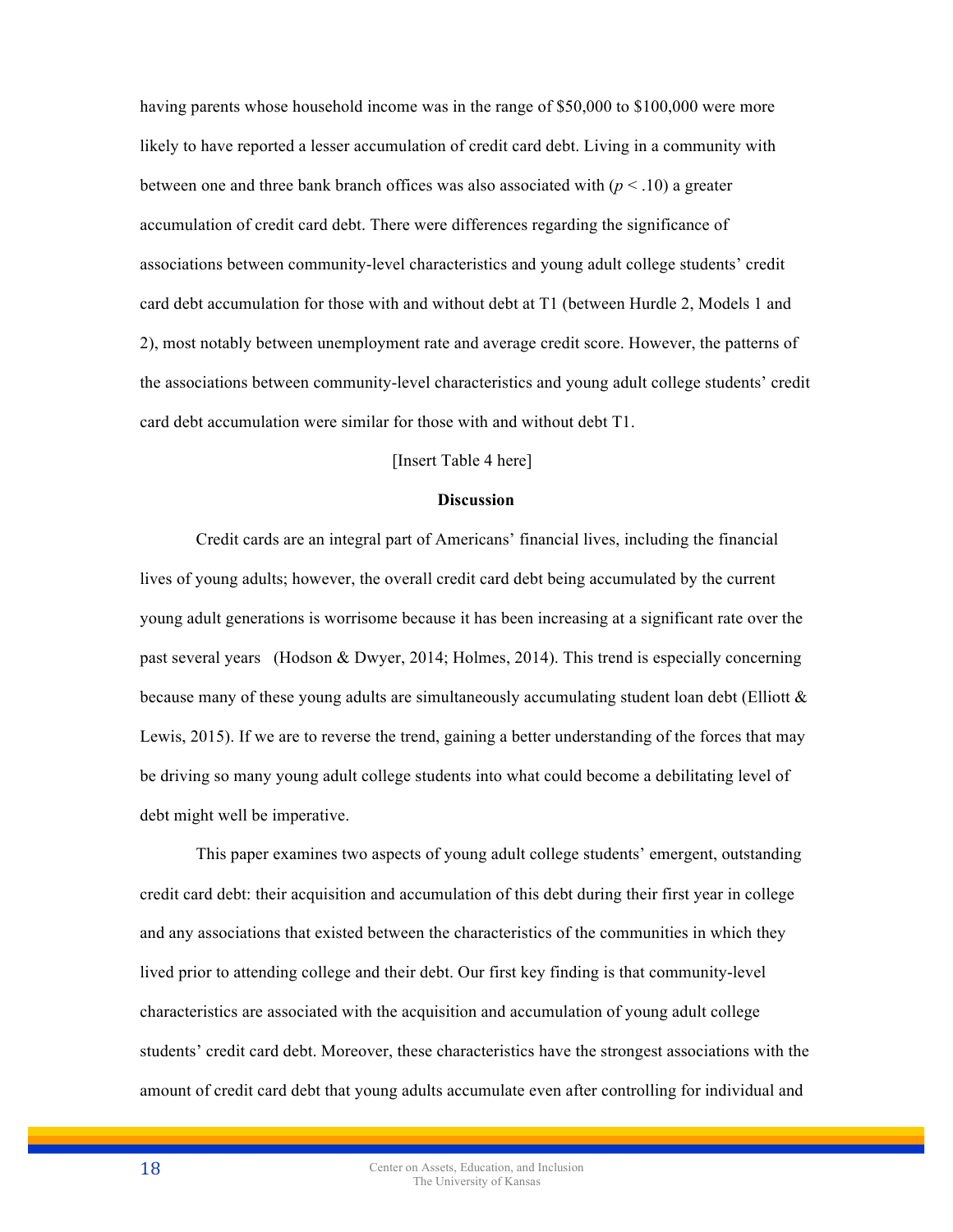familial characteristics. These findings provide empirical support for the assertion that the characteristics of the communities in which young adult college students grew up or lived continue to bear on how they use credit—even after attending college and in some cases leaving the communities that exerted these influences. A second and related finding, based on the similar patterns of relationships for young adults who entered college with and without credit card debt, suggests that associations between community-level characteristics and credit card debt may be irrespective of college. Our third key finding is that, on the whole, there are rather few differences between young adult college students who acquire credit card debt and those who do not across a number of their individual, familial, and community-level characteristics. This suggests that the acquisition of credit card debt is a rather common occurrence amongst the students in our sample. Taken together, the findings reported in this paper provide initial insights into young adult college students' early credit card use and the potentially influential role of their communities.

#### **Acquiring Credit Card Debt**

According to the data we analyzed, the percentage of young adult college students who acquired credit card debt while in college rose steadily over a five-year span, beginning at 18% in 2008 and ending at 55% in 2013. Even by the end of the second year of college (in 2009), the percentage of students in debt had topped 33%, or one third of the sample. Also, according to the data, several individual and/or familial characteristics may have helped some students avoid debt. A higher GPA, for example, appeared to offer protection, with a GPA of 3.00 or greater  $(p < 10,$ which is typically a B letter grade) being negatively associated with the probability of acquiring credit card debt. It is probable that GPAs could serve as a proxy for their financial aid packages, those students achieving higher GPAs also being more likely to have received more scholarships, grants, or other financial aid awards that afforded them a means of making purchases other than by using credit cards. Previous descriptive research adds credence to this explanation is plausible (Lyons & Hunt, 2003). Likewise, being more highly satisfied financially was negatively associated with the probability of acquiring this debt, suggesting that those who worried less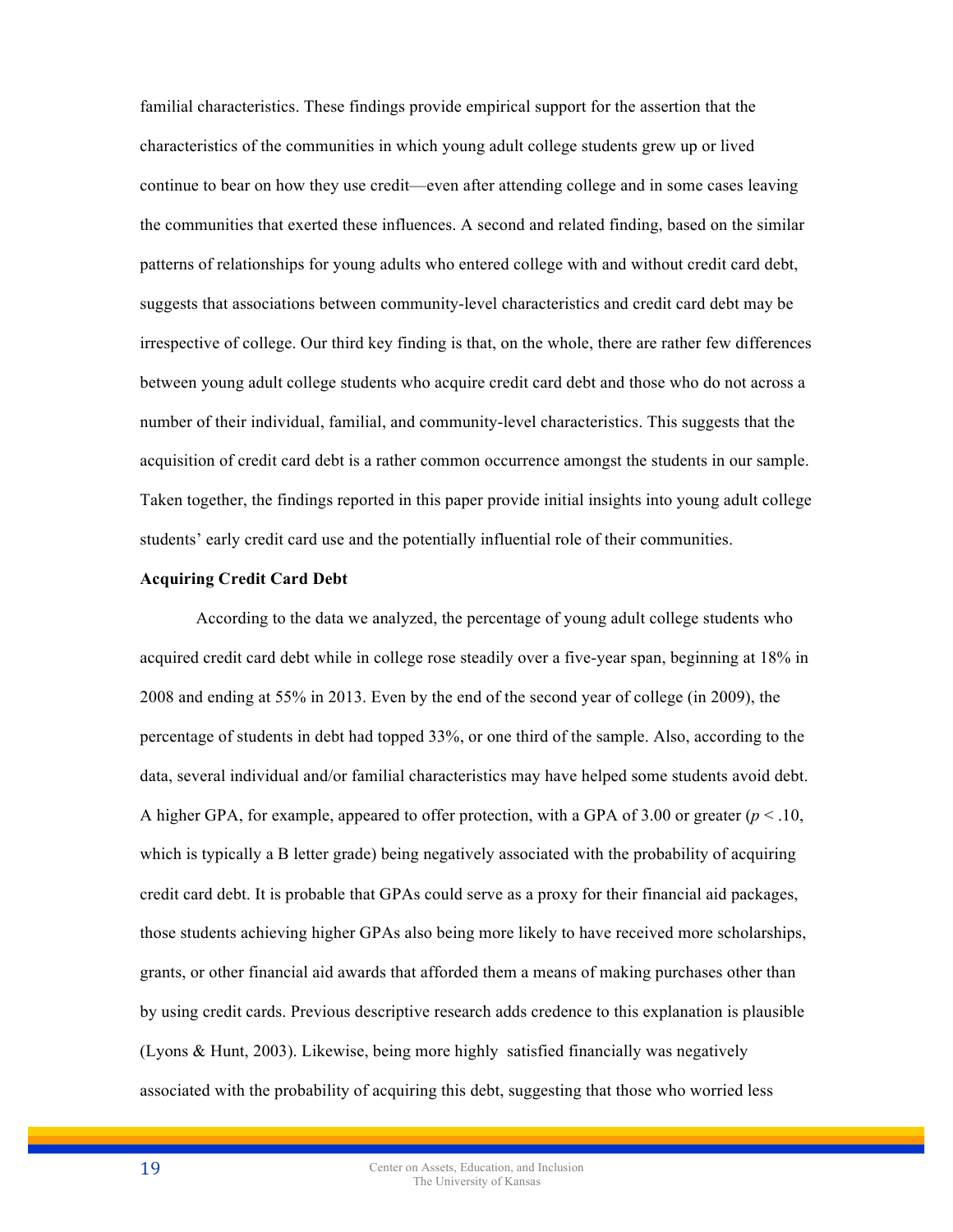about money and reported being more easily able to pay for expenses may not have had to rely as much on credit cards compared to their counterparts who were less satisfied financially. Survey respondents who achieved higher scores on questions relating to their parents' financial behavior were also more likely to report less credit card debt acquisition. Those who reported observing their parents' budgeting behaviors and spending responsibly, paying credit cards in full and on time, and saving for the future also were less likely to have accumulated debt (Xiao, Serido,  $\&$ Shim, 2011; Shim, Xiao, Barber, & Lyons, 2009).

Even though we were unable to directly measure the mechanism by which these forces were able to exert their influence, we posited that collective institutional efficacy could mediate the relationship between community-level characteristics and the credit card debt acquired by young adult college students. We hypothesized that community-level characteristics would be associated with the probability that young adult college students would acquire credit card debt. Among all young adult college students in our sample, a community's higher average total credit card debt was associated with the decreased probability of acquiring credit card debt. Communities with higher debt may have also been communities with more resources and, along these lines, a young adult college student from a high resource community may not have needed to acquire credit of their own. Among those who began to accumulate credit card debt in college, we find that a young adult was less likely to have acquired credit card debt when they lived in a community with an unemployment rate above 7%, which is above the national average (US Bureau of Labor Statistics, 2015). In light of this finding, we will surmise that while a community's high unemployment rate may have signaled a limited labor market, how the labor market's dynamics related to the acquisition of debt is unclear. Nevertheless, it would seem that having a steady source of income can be a prerequisite for opening a credit account (Johnston, 2015; Kinsey, 1981), and if so, then young adults may be less likely to buy on credit and accumulate debt if the community in which they lived could not provide them employment.

# **Accumulating Credit Card Debt**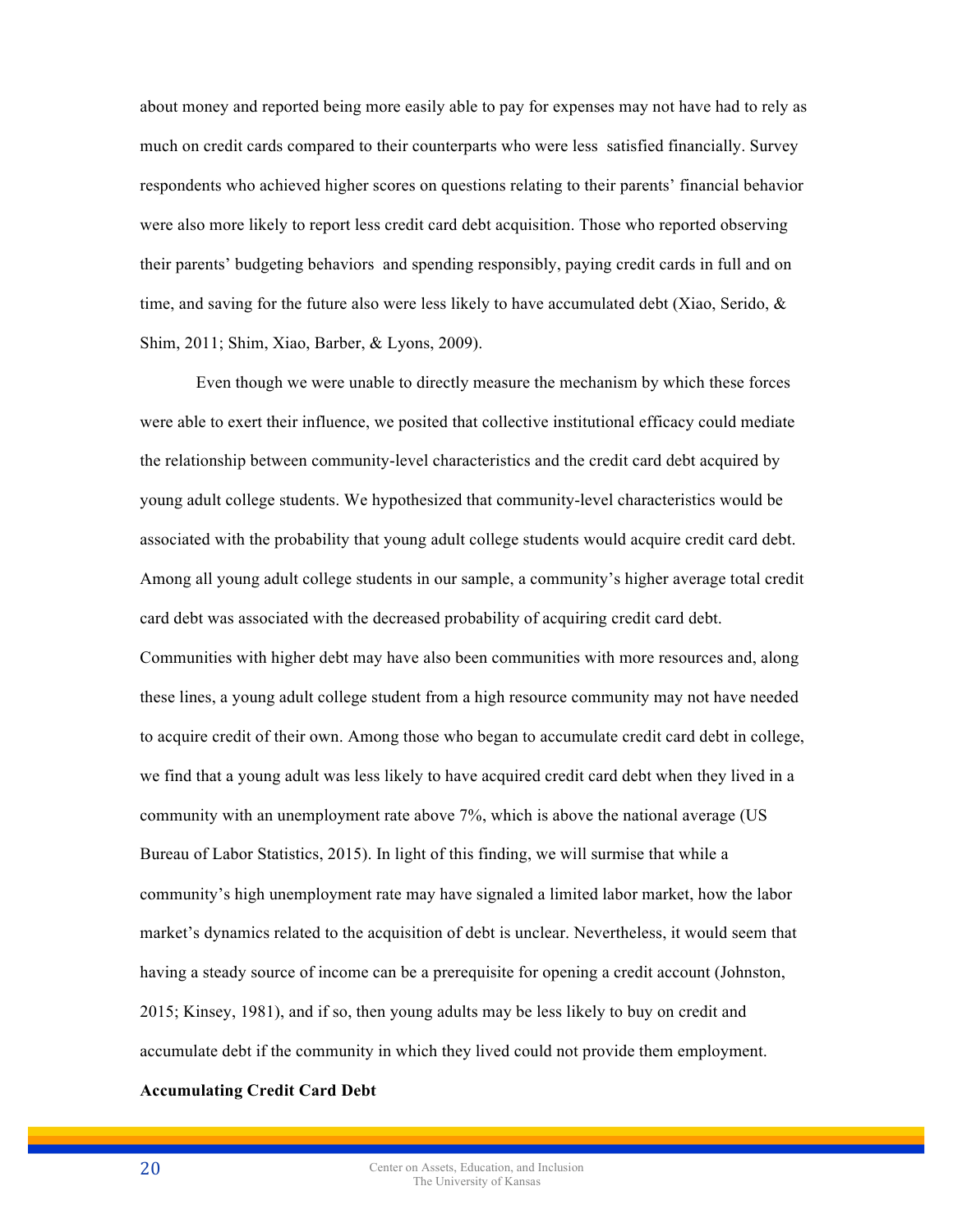The total amount of credit card debt accumulated by young adult college students rose over the five years of the survey, and nearly quadrupled among those who accumulated debt greater than \$0, with average low totals of \$699 and \$657 in 2008 and 2009, respectively, and an average high total of \$2,665 in 2013. In other words, the amount of emergent debt remained steady during the first year of college but apparently increased dramatically toward the end of the last year. Individual and/or familial characteristics proved to be related to their emergent, accumulated credit card debt in 2009. GPA, which also proved to be related to their credit card debt acquisition, had a protective, trend-level relationship with accumulated debt. Young adult college students who appeared to also accumulate less debt  $(p < .10)$  if their parents reported engaging more often in behaviors like paying off credit card debt and tracking expenses. While this relationship was significant at trend-level, previous research suggests that students who accumulate less credit card debt are more likely to have been raised by parents who carried have less credit card debt and were also willing to assist their children with credit matters such as serving as cosignatories or paying off the student's debt balances (Palmer, Pinto, & Parente, 2001). Young adult college students whose parents earned moderate incomes were also more likely to have accumulated significantly less debt compared to their lower-income counterparts. These young adults may have themselves had more financial resources and thus been better able to avoid accumulating debt; they may have, for example, relied on their parents' resources instead of making purchases on credit or their parents may have been better able to help them avoid debt accumulation.

We found evidence of a direct relationship between community-level characteristics and young adult college students' credit card debt accumulation. In fact, the models showed that some of the strongest associations were between community-level characteristics and debt accumulation. A higher unemployment rate within the community was found to be associated with greater debt accumulation. In fact, those respondents who had lived in a community with an unemployment rate at or above 7%, reported an increase in credit card debt accumulation that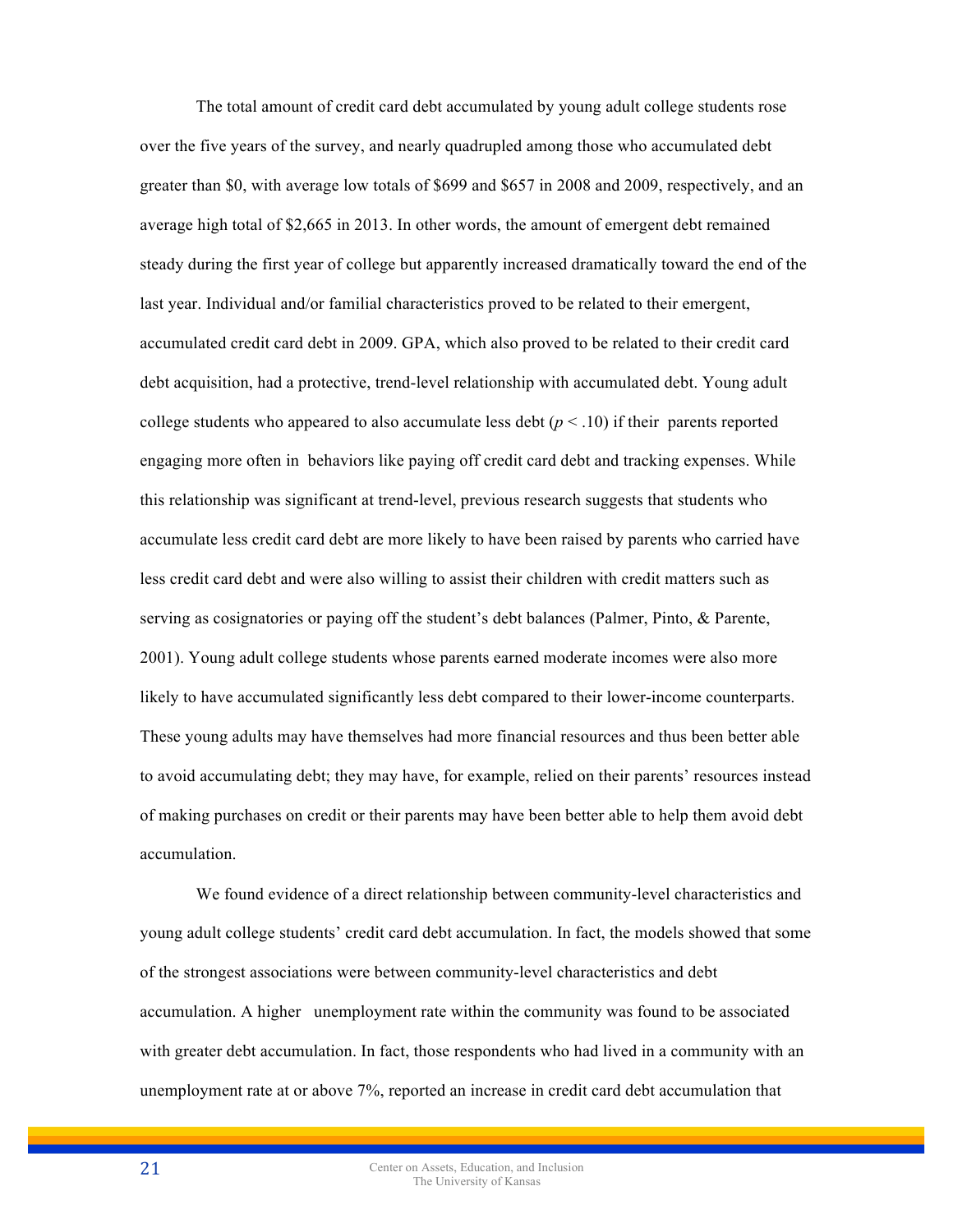averaged 63%. In other words, a debt of \$657 (the average in 2009), would rise by \$414. An average credit score between 687 and 703 within the community correlated with a 49% decrease in credit card debt accumulation (or a decrease of \$322 based on the same average accumulated credit card debt). If a respondent had lived in a community with one to three bank branch offices, the respondent was more likely to have suffered a debt increase of 68% (\$447).

These significant correlations provide evidence to support our suppositions concerning collective institutional efficacy, most notably in regards to the positive association between having lived in communities with one to three bank branch offices and accumulating more credit card debt. In these communities, students may have been socialized to believe banks are trustworthy and important conduits for achieving financial goals. It seems plausible that for these associations to exist after almost a full year of attending college and living outside the childhood community, a young adult must have retained some of the community's collective beliefs about banks. Community-level characteristics may also have ceiling effects and nonlinear relationships with young adult college students' credit card debt. For example, the number of bank branch offices is not significantly associated with credit card debt accumulation once that number surpasses three, and any number above eight has a negative relationship. For some communities, there may be a 'tipping point' in which community-level characteristics such as bank branch office density contribute positively to financial outcomes. In any case, additional empirical research is needed to confirm these findings and to determine whether collective institutional efficacy can help explain these relationships.

## **Limitations**

Our study is one of the first to use a longitudinal dataset to confirm the correlation between community-level characteristics measured at the zip code level and young adult college students' credit card debt. It is also one of the first to speculate that collective institutional efficacy might be the mechanism driving this apparent relationships. However, since we were unable to directly measure collective institutional efficacy and its relationship to young adult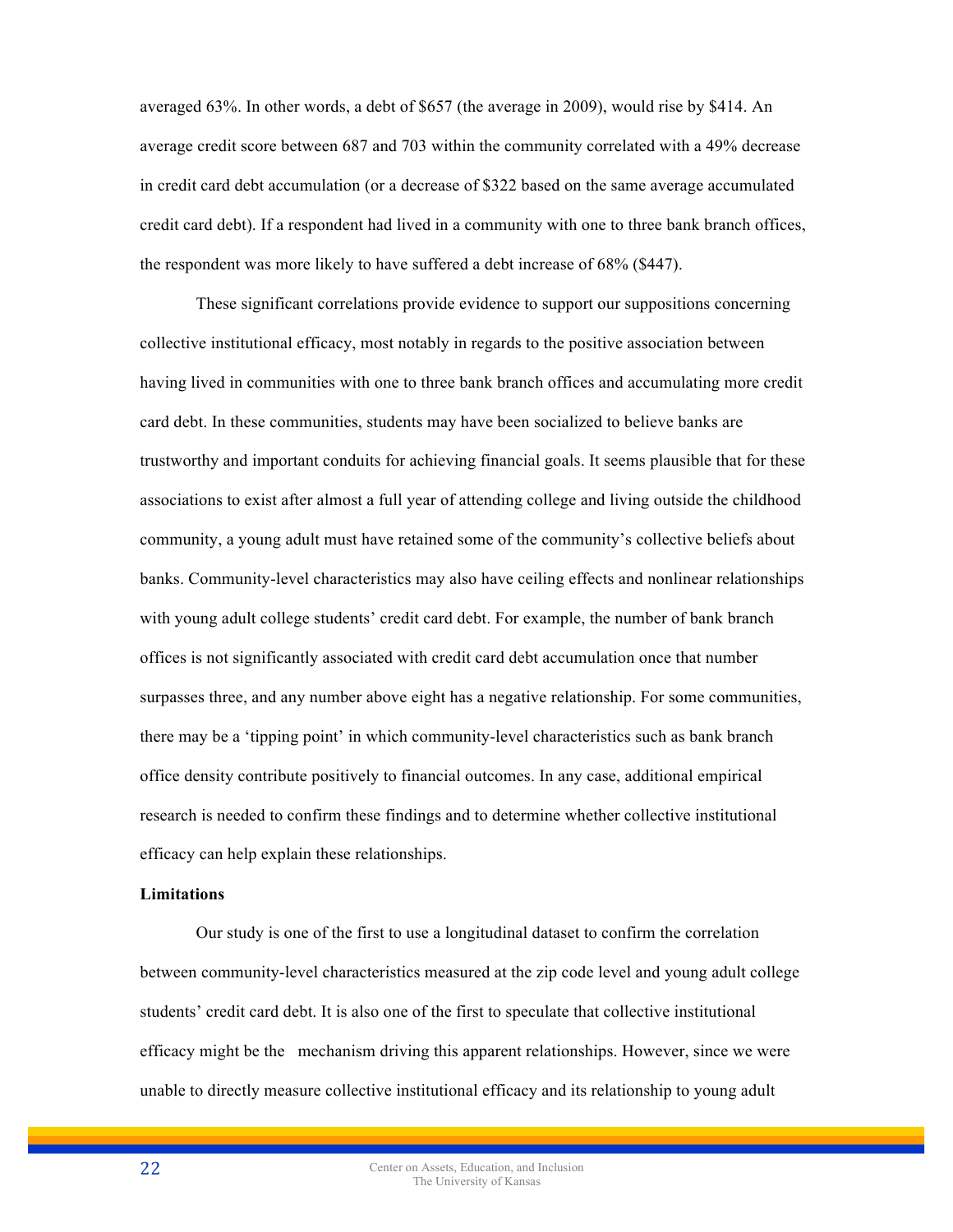college students' credit card debt (given that reasonable proxies were not available), we could not test this hypothesis. The database we relied on also did not contain data on the length of time that its respondents had lived in their communities prior to attending college, nor did it provide us information about the respondent's residential mobility between communities. Consequently, we could not determine the length of time a respondent had been exposed to a community's influence, and so we could not determine whether the length of a respondent's residence in a community correlated with outcomes, even though it seems reasonable to assume that there should be a correlation given that similar relationships have been found by other researchers. Chetty, Hendren, and Katz (2015), for example, were able to show that adults fared better on a number of outcomes across the domains of education, finance, and health if they had moved to socio-economically wealthier communities earlier in their childhoods than those who had moved into such communities later in their childhoods. Another study found that residential mobility tends to be lower among residents of socio-economically poorer communities and among young adults that lack a college education (Coulter & van Ham, 2013; Rosenblatt & DeLuca, 2012; Steele, Clarke, & Washbrook, 2013). Put simply, the influence exerted by a person's community may produce effects that persist throughout the person's life. If so, then it would seem reasonable to assume that a person's lifelong financial behaviors might well be shaped by the financial behaviors and attitudes of the community in which he or she grew up. However, given the data we had, we were unable to test this assumption. Future research on young adults' financial behaviors should take residential mobility and duration of exposure into consideration.

We were also unable to account for selection into communities (Hedman  $\&$  van Ham, 2012), so we could not discern whether a community's characteristics did in fact encourage the students in the survey to acquire credit card debt or whether their financial behavior was instead a result of selection into the their communities for which zip code level information was collected. We cannot generalize the findings to apply to all young adults or even to all young adult college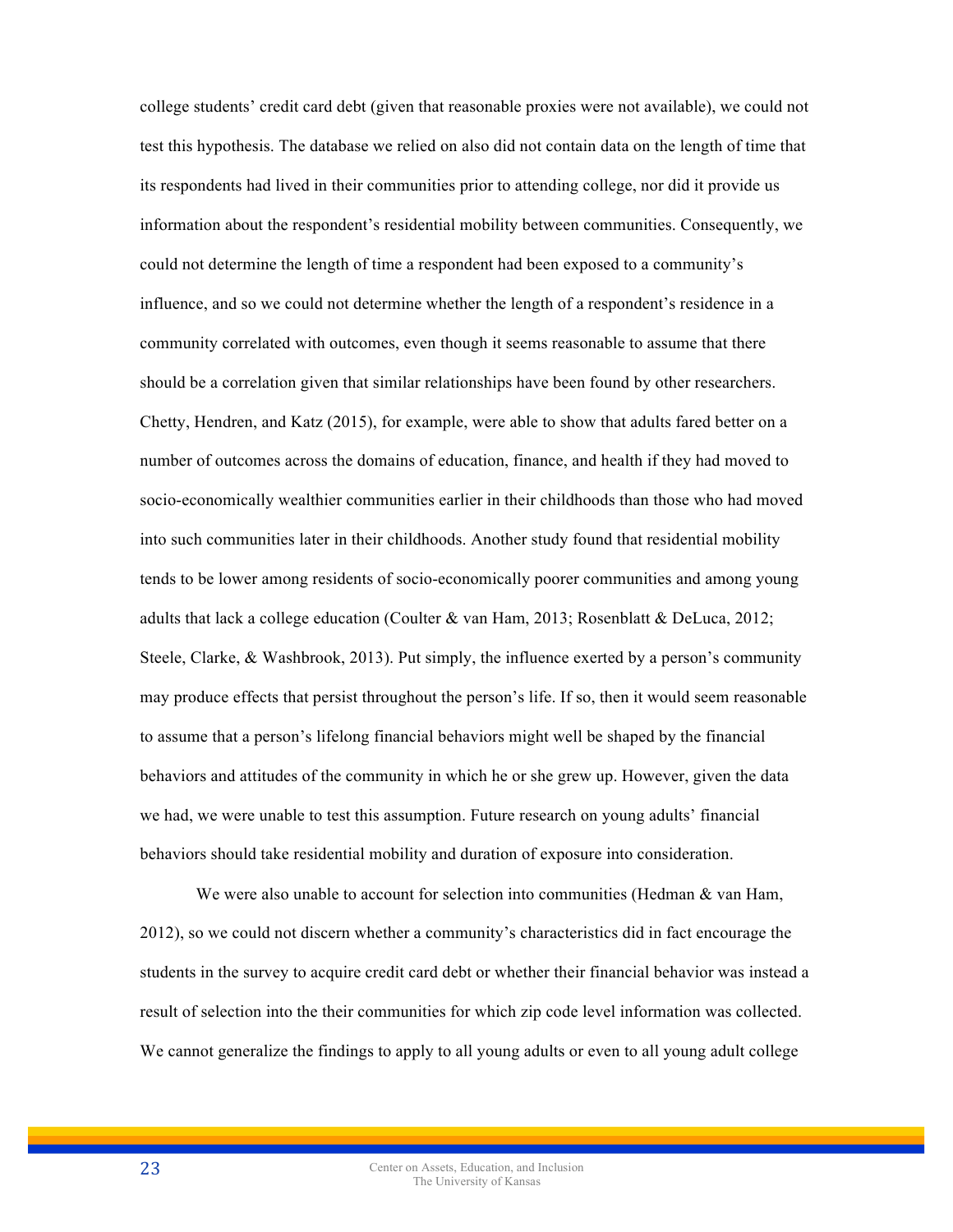students because the dataset we used had been derived from a limited sample (young adults currently attending college at a major, land-grant university in the southwestern US).

#### **Future Research**

This study is one of the first to longitudinally examine the relationship between community-level characteristics measured at the zip code level and young adult college students' credit card debt and to put forth collective institutional efficacy as a potential mechanism to explain these relationships. Future research should empirically test whether and how a community and its characteristics can have impact on a range of financial outcomes for their residents. While we measured the number of bank branch offices within a community, future research should measure the range of financial institutions within a community and how they interact to affect financial outcomes. It may be that the number or types financial institutions including bank branch offices, ATM machines, payday lenders, and post office, retail, or grocery stores that offer check cashing services—have differing and interacting effects on outcomes. Residents of a community with fewer bank branch offices and more payday lenders, for example, may own checking or savings accounts less often and accumulate higher outstanding debt. Future research should also consider how the length of residency within a community and duration of exposure to a community's financial institutions may relate to financial outcomes. There may be different relationships with downstream financial outcomes for someone who lived in a community without any bank branch offices during their entire childhood—and internalized that community's beliefs about financial institutions—when compared to someone who lived in that same community for just a few short years. Future research should also test collective institutional efficacy as a mediator between community-level characteristics and financial outcomes. The findings from this research may help understand how communities can be better capacitated to support the financial goals of their residents.

# **Conclusion**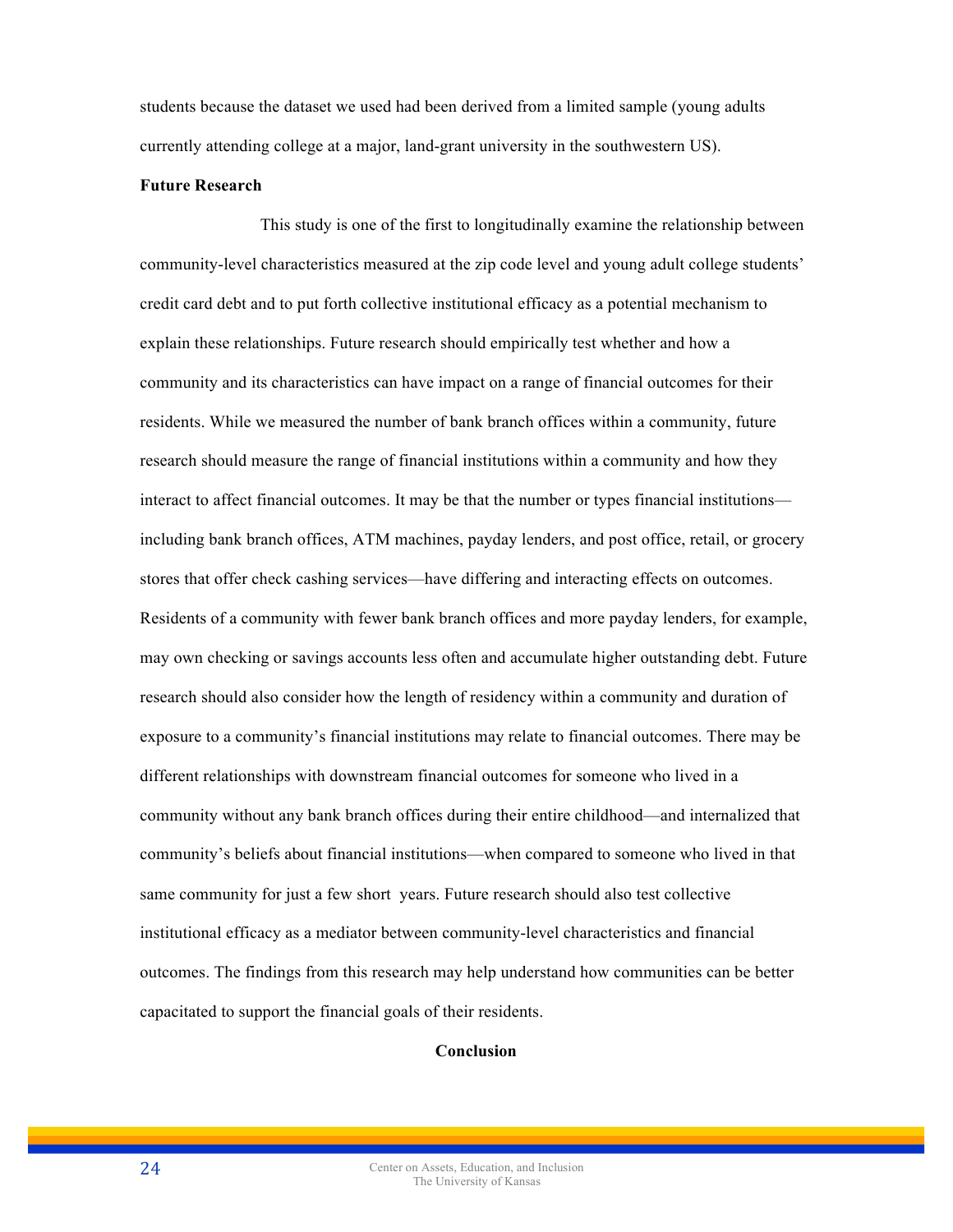Since it is well established that credit card debt in the US has the potential to hinder the achievement of financial goals (Hodson & Dwyer, 2014; Jiang & Dunn, 2013), we can reasonably conclude that college students who rely on credit cards to pay their bills should try manage their debt accumulation carefully in order to avoid financial ruin. While parents and other family members may influence the financial behaviors of young adults, the findings presented in this paper suggest that the community in which young adults grows up may also exert some level of influence. This influence could affect young adults' financial behaviors, even for a considerable time after they leave the community and family home and begin to live more independently. Along these lines, future research should consider contextual explanations of young adults' financial behaviors that include how the community in which one grows up or lives and the opportunities within can enable or hinder one's financial outcomes.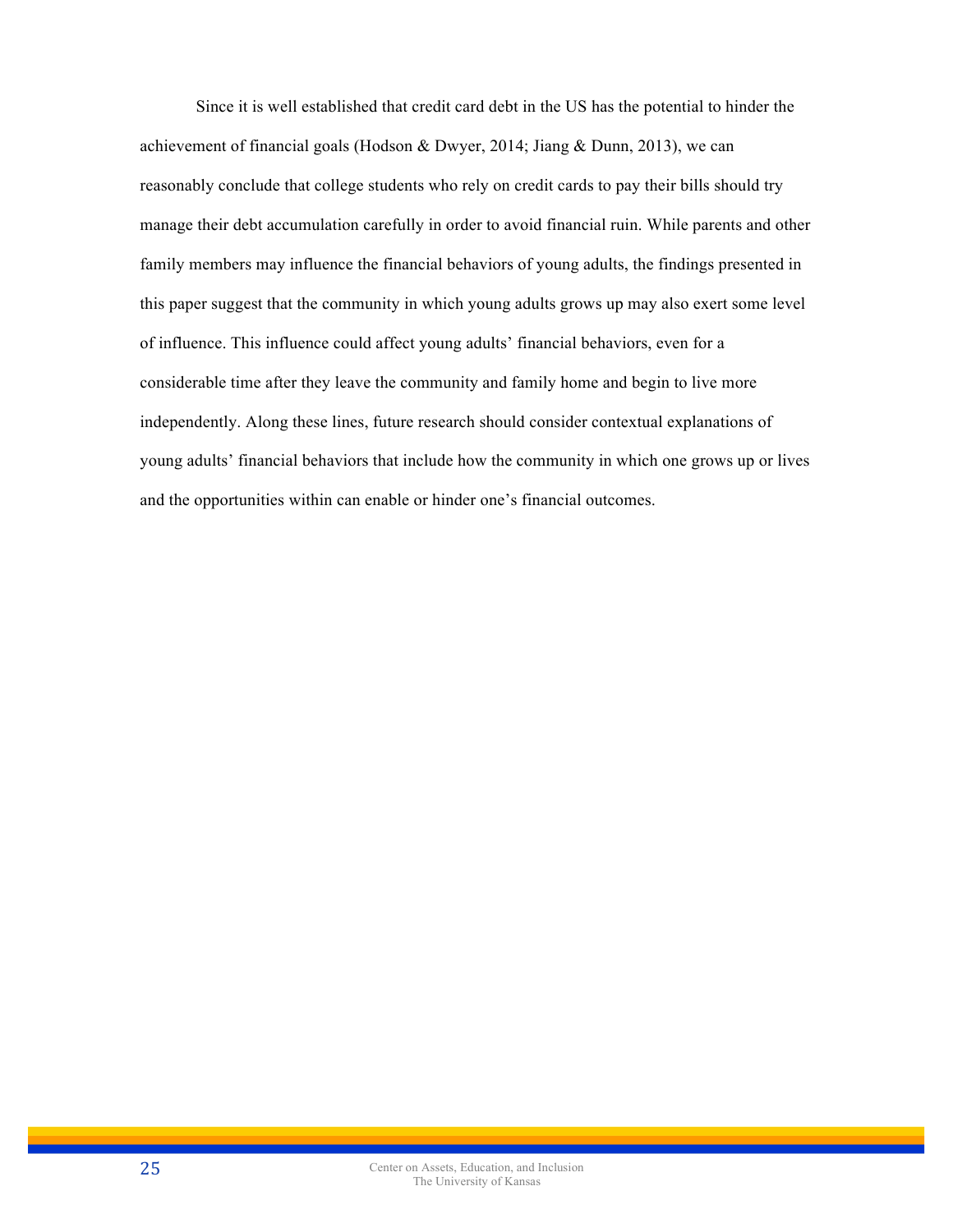#### **References**

Bandura, A. (1997). *Self-efficacy: The exercise of control*. New York, NY: Freeman.

- Bandura, A. (2000). Exercise of human agency through collective efficacy. *Current Directions in Psychological Science, 9*(3), 75-78.
- Bell, D., & Blanchflower, D. (2011). Young people and the Great Recession. *Oxford Review of Economic Policy, 27*(2), 241-267. doi:10.1093/oxrep/grr011

Board of Governors of the Federal Reserve System. (2015). *Report on the economic well-being of US households in 2014*. Washington, DC: Board of Governors of the Federal Reserve System. Retrieved from http://www.federalreserve.gov/econresdata/2014-reporteconomic-well-being-us-households-201505.pdf

- Brown, A. M., Collins, J. M., Schmeiser, M. D., & Urban, C. (2014). *State mandated financial education and the credit behavior of young adults* (Finance and Economics Discussion Series, 2014-68). Washington, DC: Board of Governors of the Federal Reserve System, Divisions of Research & Statistics and Monetary Affairs*.*
- Chakrabarti, R., Lee, D., van der Klaauw, W., & Zafar, B. (2015). Household debt and saving during the 2007 recession. In C. Hulten & M. Reinsdorf (Eds), *Measuring wealth and financial intermediation and their links to the real economy* (273-322). Chicago, IL: University of Chicago Press.
- Chetty, R., Hendren, N., & Katz, L. (2015). *The effects of exposure to better neighborhoods on children: New evidence from the Moving to Opportunity experiment* (NBER Working Paper No. 21156). Cambridge, MA: National Bureau of Economic Research.
- Chetty, R., Hendren, N., Kline, P., & Saez, E. (2014). *Where is the land of opportunity? The geography of intergenerational mobility in the United States* (NBER Working Paper No. 19843). Cambridge, MA: National Bureau of Economic Research.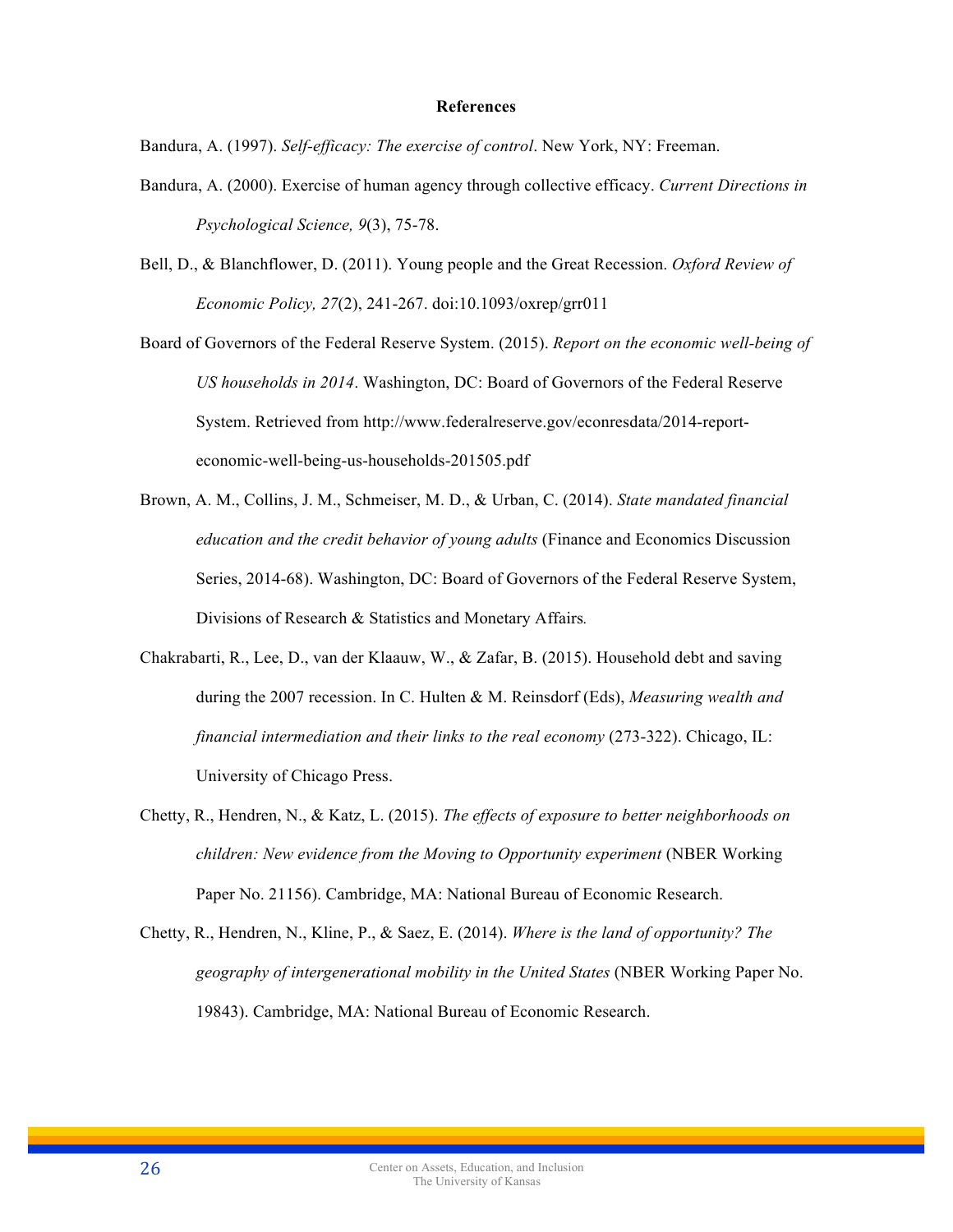- Clampet-Lundquist, S., & Massey, D. S. (2008). Neighborhood effects on economic selfsufficiency: A reconsideration of the Moving to Opportunity experiment. *American Journal of Sociology, 114*(1), 107-143.
- Coulter, R., & van Ham, M. (2013). Following people through time: An analysis of individual residential mobility biographies. *Housing Studies, 28*(7), 1037-1055. doi:10.1080/02673037.2013.783903
- Cragg, J. G. (1971). Some statistical models for limited dependent variables with application to the demand for durable goods. *Econometrica: Journal of the Econometric Society*, 829- 844.
- Dempster, A. P., Laird, N. M., & Rubin, D. B. (1977). Maximum likelihood for incomplete data via the EM algorithm. *Journal of the Royal Statistical Society: Series B (Methodological), 39*(1), 1-38.
- Dwyer, R., Hodson, R., & McCloud, L. (2013). Gender, debt, and dropping out of college. *Gender & Society, 27*(1), 30-55. doi:10.1177/0891243212464906
- Elliott, W., & Lewis, M. (2015). *The real college debt crisis: How student borrowing threatens financial well-being and erodes the American Dream.* Broomfield, CO: Praeger.
- Elliott, W., & Sherraden, M. S. (2013). Institutional facilitation and CSA effects. In W. Elliott (Ed.), *Biannual report on the assets and education field* (pp. 30-49). Lawrence, KS: University of Kansas, Center on Assets, Education, and Inclusion (AEDI).
- Grable, J. E., Joo, S. (2006). Student racial differences in credit card debt and financial behaviors and stress. *College Student Journal, 40*(2), 400-408.
- Hawkins, J. (2012). The CARD Act on campus. *Washington and Lee Law Review, 69*, 1471- 1534.
- Heckman, J. J. (1979). Sample selection bias as a specification error. *Econometrica: Journal of the Econometric Society*, *47*(1), 153-161. doi: 10.2307/1912352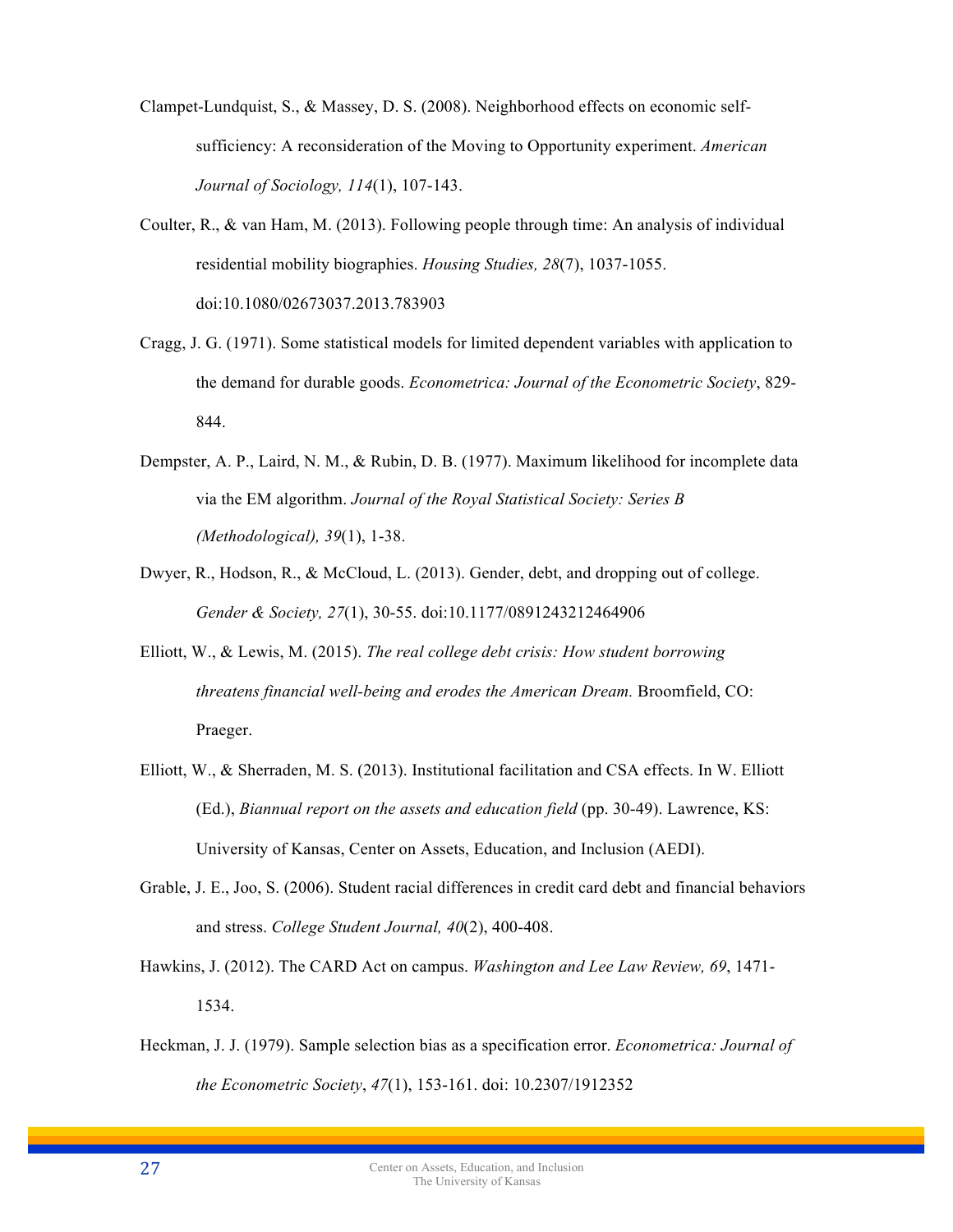- Hedman, L., van Ham, M. (2012). Understanding neighborhood effects: Selection bias and residential mobility. In M. van Ham, D. Manley, N. Bailey, L. Simpson, & D. Maclennan (Eds), *Neighbourhood effects research: New perspectives* (pp. 79-99). Dordrecht, Netherlands: Springer.
- Hodson, R., & Dwyer, R. (2014). *Millennials and money: The impact of debt on young adults' financial life transitions*. Denver, CO: National Endowment of Financial Education. Retrieved from http://www.nefe.org/what-we-provide/primary-research/financialbehavior-debt-and-early-life-transitio.aspx
- Holmes, T. (2014, November). *Credit card ownership statistics*. CreditCards.com. Retrieved from http://www.creditcards.com/credit-card-news/ownership-statistics-charts-1276.php
- Houle, J. (2013). Disparities in debt: Parents' socioeconomic resources and young adult student loan debt. *Sociology of Education*, Online First. doi:10.1177/0038040713512213
- Hurd, M., & Rohwedder, S. (2010). *Effects of the financial crisis and Great Recession on American households* (NBER Working Paper No. 16407). Cambridge, MA: National Bureau of Economic Research.
- Ishitani, T. T., & DesJardins, S. L. (2002). A longitudinal investigation of dropout from college in the United States. *Journal of college student retention: research, theory & Practice*, *4*(2), 173-201.
- Jacobe, D. (2008). *Nearly one-third of credit card owners hold high balances*. Washington, DC: Gallup. Retrieved from http://www.gallup.com/poll/107833/nearly-onethird-americanshold-high-credit-balances.aspx
- Jiang, S., & Dunn, L. (2013). New evidence on credit card borrowing and repayment patterns. *Economic Inquiry, 51*(1), 394-407. doi:10.1111/j.1465-7295.2012.00456.x
- Johnson, C. (2005). Maxed out college students: A call to limit credit card solicitations on college campuses. *New York University Journal of Legislation and Public Policy, 8*, 191-277.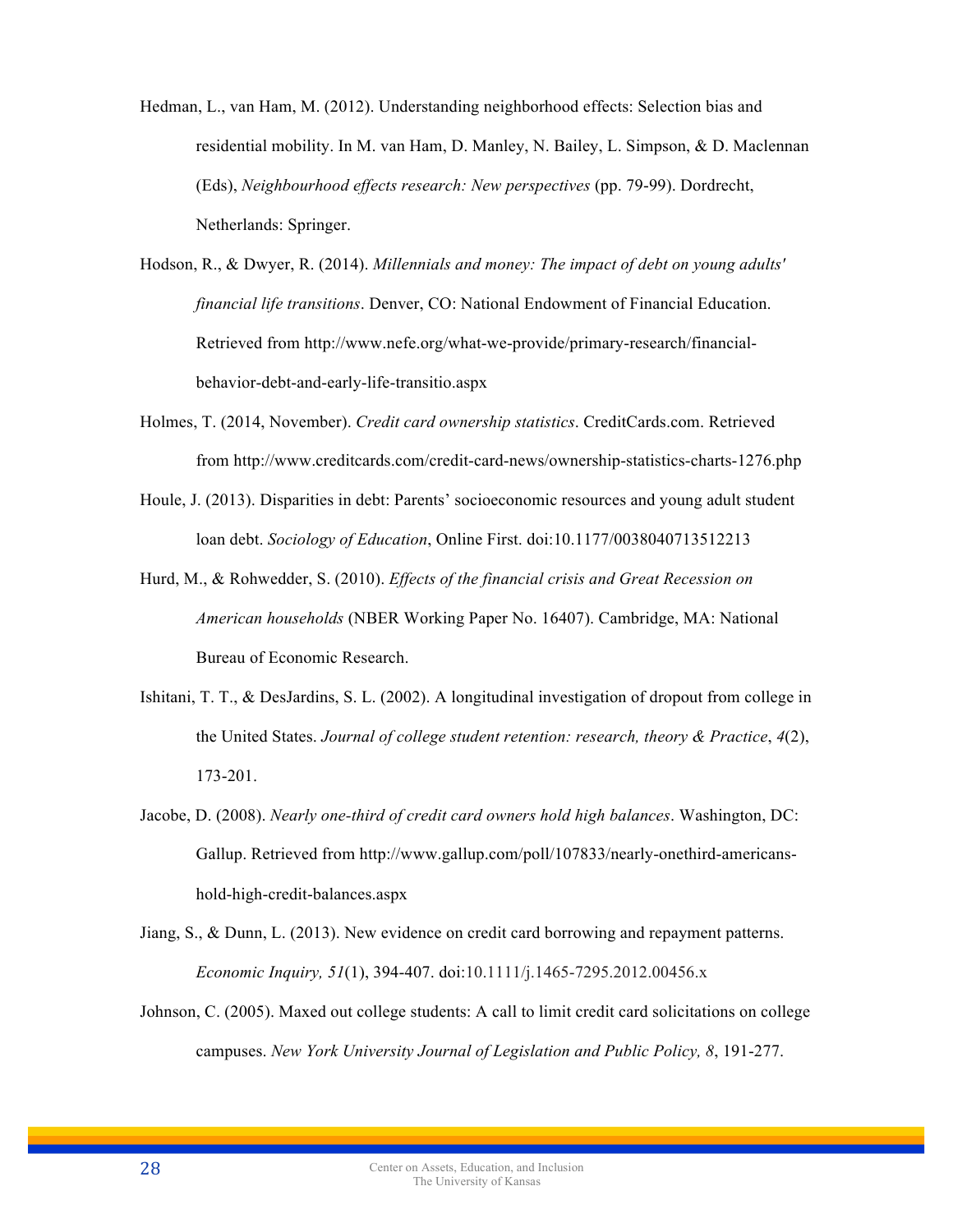- Johnston, S. (2015, August 13). Getting approved for a credit card: What you need to know. *US News & World Report*. Retrieved from http://money.usnews.com/money/personalfinance/articles/2015/08/13/getting-approved-for-a-credit-card-what-you-need-to-know
- Joo, S., Grable, J. E., & Bagwell, D. C. (2003). Credit card attitudes and behaviors of college students. *College Student Journal, 37*, 405–419.
- Karlan, D., & Zinman, J. (2010). Expanding credit access: Using randomized supply decisions to estimate the impacts. *The Review of Financial Studies, 23*(1), 433-464.
- Kinsey, J. (1981). Determinants of credit card accounts: An application of tobit analysis. *Journal of Consumer Research, 8*(2), 172-182.
- Little, R. J. A., & Rubin, D. B. (2002). *Statistical analysis with missing data* (2nd ed.). New York, NY: John Wiley & Sons.
- Li, W., Parrish, L., Ernst, K., & Davis, D. (2009). Predatory profiling: The role of race and ethnicity in the location of payday lenders in California. *Available at SSRN 1531333*.
- Ludwig, J., Duncan, G., & Pinkston, J. (2005). Housing mobility programs and economic selfsufficiency: Evidence from a randomized experiment. *Journal of Public Economics, 89*(1), 131-156. doi:10.1016/j.jpubeco.2003.07.010
- Lusardi, A., Schneider, D., & Tufano, P. (2011). *Financially fragile households: Evidence and implications* (NBER Working Paper No. 17072). Cambridge, MA: National Bureau of Economic Research.
- Lyons, A. C. (2004). A profile of financially at-risk college students. *The Journal of Consumer Affairs, 38*(1), 56-80.
- Lyons, A. C., & Hunt, J. (2003). The credit practices and financial education needs of community college students. *Journal of Financial Counseling and Planning, 14*(1), 63-74.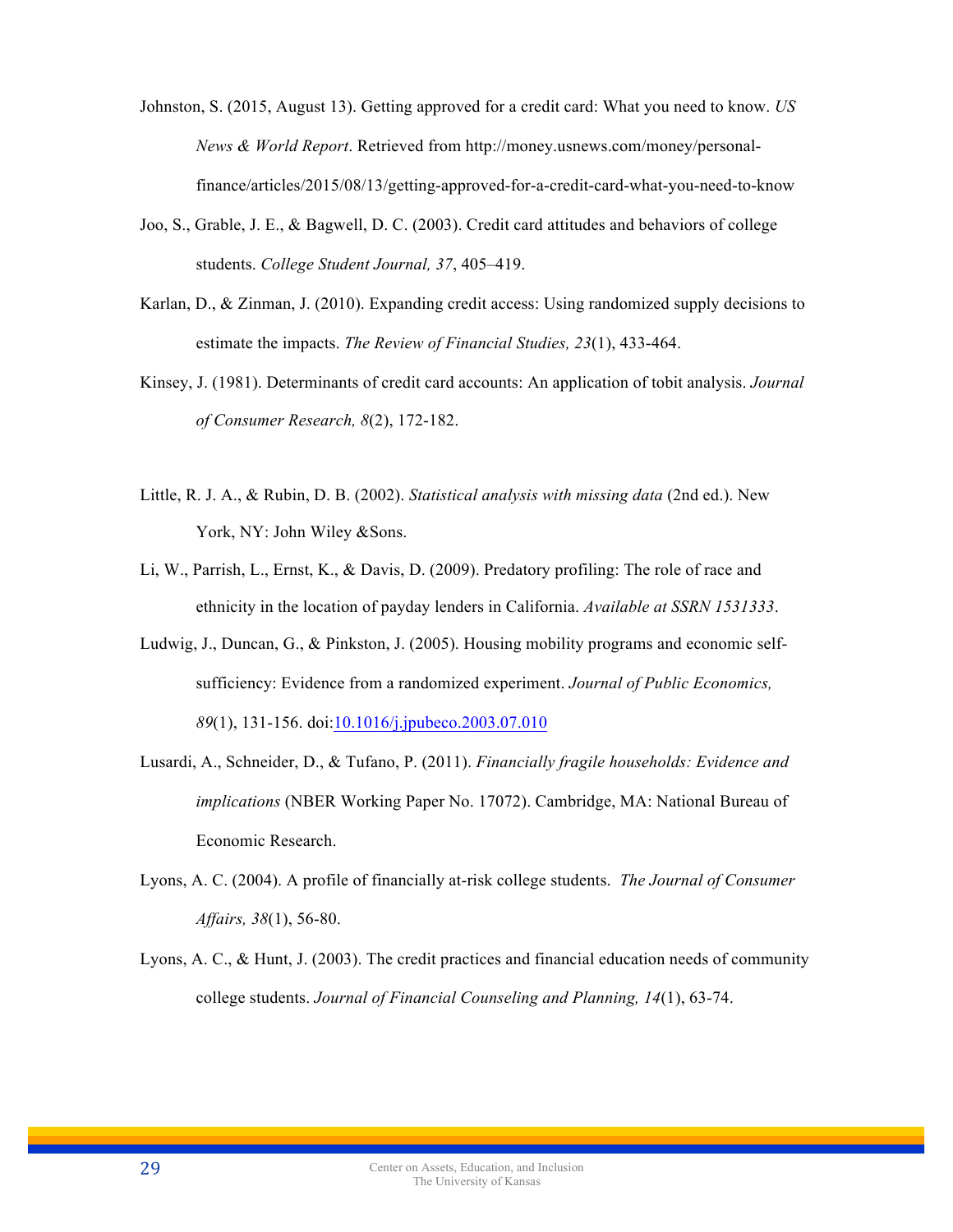- Morenoff, J., Sampson, R. J., & Raudenbush, S. W. (2001). Neighborhood inequality, collective efficacy, and the spatial dynamics of urban violence. *Criminology, 39*(3), 517-558. doi:10.1111/j.1745-9125.2001.tb00932.x
- Norvilitis, J. M. & MacLean, M. G. (2010). The role of parents in college students' financial behaviors and attitudes. *Journal of Economic Psychology, 31,* 55–63.
- Palmer, T. S., Pinto, M. B., & Parente, D. H. (2001). College students' credit card debt and the role of parental Involvement: Implications for public policy. *Journal of Public Policy & Marketing, 20*(1), 105-115.
- Pinto, M. B., Parente, D. H., & Mansfield, P. M. (2005). Information learned from socialization agents: Its relationship to credit card use. *Family and Consumer Sciences Research Journal*, *33*(4), 357-367.Putnam, R. (2015). *Our kids: The American Dream in crisis*. New York, NY: Simon & Schuster.
- Ricker-Gilbert, J., Jayne, T. S., & Chirwa, E. (2011). Subsidies and crowding out: A doublehurdle model of fertilizer demand in Malawi. *American Journal of Agricultural Economics*. doi: 10.1093/ajae/aaq122
- Robb, C. A. (2011). Financial knowledge and credit card behavior of college students. *Journal of Family and Economic Issues, 32,* 690-698.
- Robb, C. A. & Sharpe, D. L. (2009). Effect of personal financial knowledge on college students' credit card behavior. *Journal of Financial Counseling and Planning, 20*(1), 25-43.
- Rose, R. A., & Fraser, M. W. (2008). A simplified framework for using multiple imputation in social work research. *Social Work Research, 32*(3), 171-178. doi:10.1093/swr/32.3.171
- Rosenbaum, J. (1995). Changing the geography of opportunity by expanding residential choice: Lessons from the Gautreaux program. *Housing Policy Debate, 6*(1), 231-269. doi: 10.1080/10511482.1995.9521186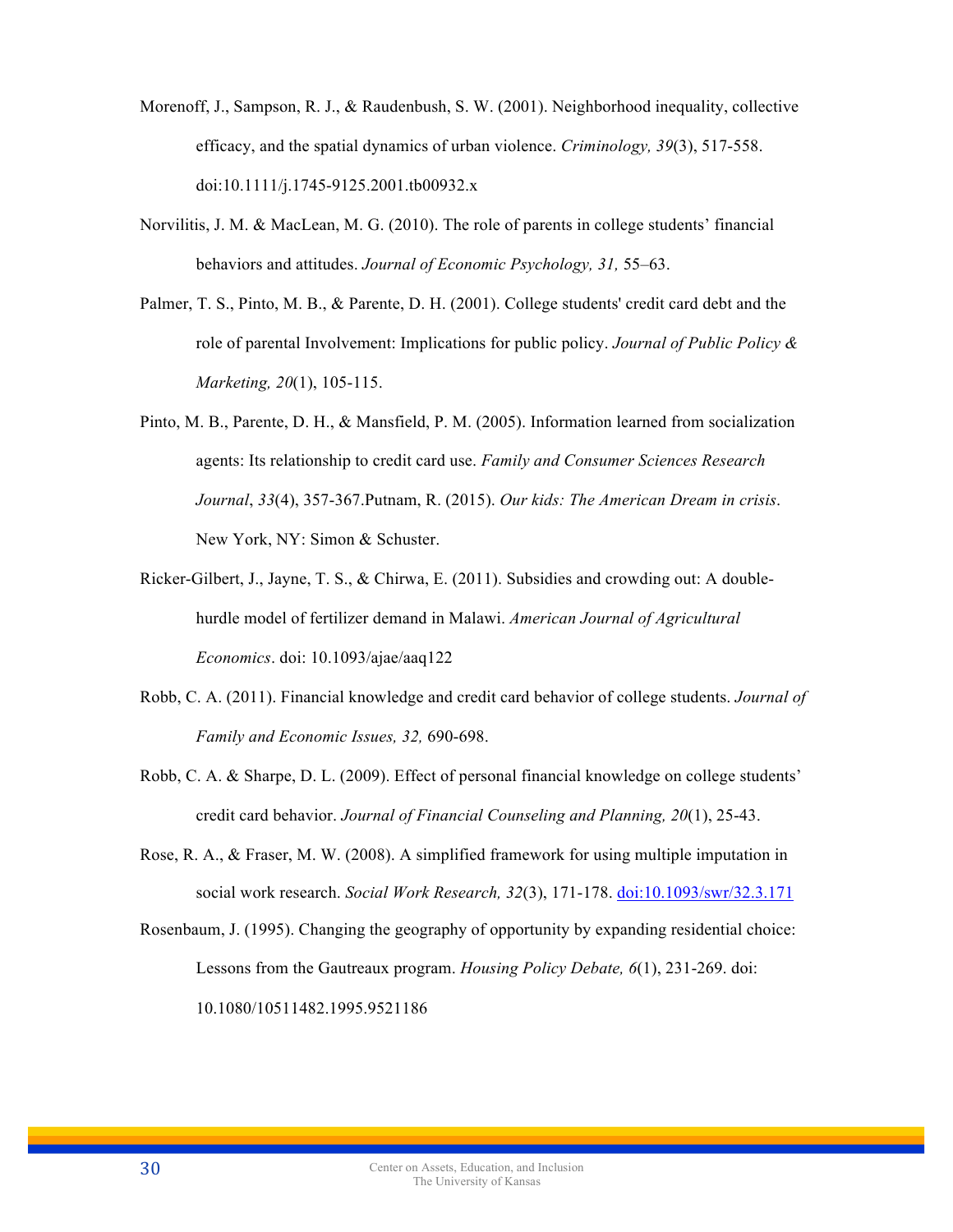- Rosenblatt, P., & DeLuca, S. (2012). "We don't live outside, we live in here": Neighborhood and residential mobility decisions among low-income families. *City & Community, 11*(3), 254-284. doi:10.1111/j.1540-6040.2012.01413.x
- Rubin, D. B. (1987). *Multiple imputation for nonresponse in surveys*. New York, NY: John Wiley & Sons, Inc.
- Sampson, R. J. (1997). Collective regulation of adolescent misbehavior: Validation results from Chicago neighborhoods. *Journal of Adolescent Research, 12*(2), 227-244.
- Sampson, R. J., Morenoff, J., & Gannon-Rowley, T. (2002). Assessing "neighborhood effects": Social processes and new directions in research. *Annual Review of Sociology, 28*, 443- 478. doi: 10.1146/annurev.soc.28.110601.141114
- Saunders, J., Marrow-Howell, N., Spitznagel, E., Dore, P., Proctor, E. K., & Pescario, R. (2006). Imputing missing data: A comparison of methods for social work researchers. *Social Work Research, 30*(1), 19-31. doi:10.1093/swr/30.1.19
- Settersten, R., & Ray, B. (2010). What's going on with young people today? The long and twisting path to adulthood. *The Future of Children, 20*(1), 19-41. doi:10.1353/foc.0.0044
- Shim, S., Barber, B. L., Card, N. A., Xiao, J. J., & Serido, J. (2010). Financial socialization of first-year college students: The roles of parents, work, and education. *Journal of Youth and Adolescence, 39,* 1457–1470.
- Shim, S., Xiao, J. J., Barber, B. L., & Lyons, A. C. (2009). Pathways to life success: A conceptual model of financial well-being for young adults. *Journal of Applied Developmental Psychology, 30,* 708-723.
- Simon, J. (2015, June). *FICO's 5 factors: The components of a FICO credit score*. CreditCards.com. Retrieved from http://www.creditcards.com/credit-card-news/help/5 parts-components-fico-credit-score-6000.php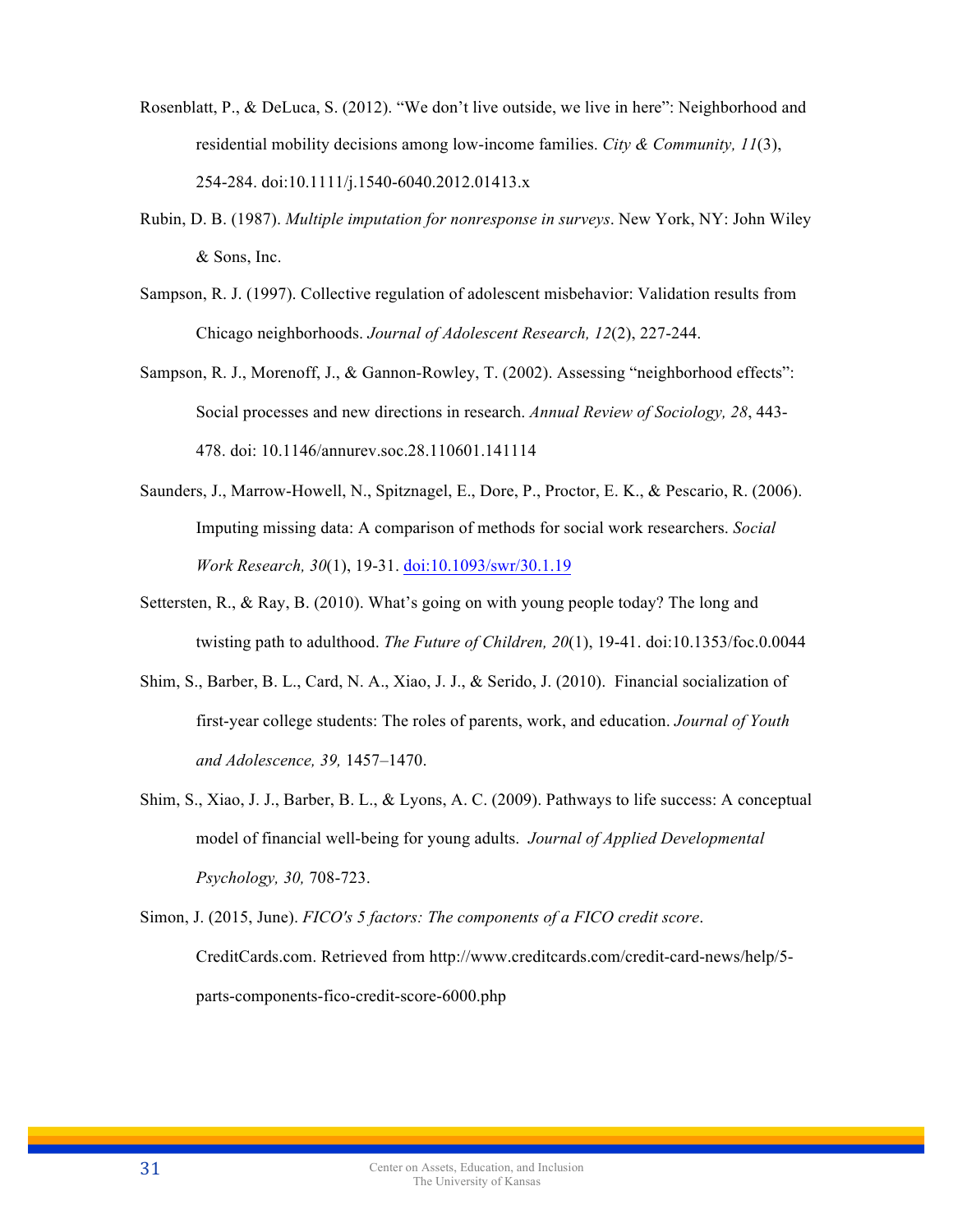- Soll, J., Keeney, R., & Larrick, R. (2013). Consumer misunderstanding of credit card use, payments and debt: Causes and solutions. *Journal of Public Policy & Marketing, 32*(1), 66-81. doi: 10.1509/jppm.11.061
- Sotiropoulos, V., & D'Astous, A. (2012). Social networks and credit card overspending among young adult consumers. *Journal of Consumer Affairs, 46*(3), 457-484. doi: 10.1111/j.1745-6606.2012.01239.x
- Steele, F., Clarke, P., & Washbrook, E. (2013). Modeling household decisions using longitudinal data from household panel surveys, with applications to residential mobility. *Sociological Methodology, 43*(1), 220-271. doi:10.1177/0081175013479352
- Swift, A. (2014). *Americans rely less on credit cards than in previous years*. Washington, DC: Gallup. Retrieved from http://www.gallup.com/poll/168668/americans-rely-less-creditcards-previous-years.aspx
- US Bureau of Labor Statistics. (2015). *Labor force statistics from the Current Population Survey*. Washington, DC: US Department of Labor, Bureau of Labor Statistics. Retrieved from http://data.bls.gov/timeseries/LNS14000000
- US Census Bureau. (2010). *State rankings: Statistical abstract of the United States*. Washington, DC. Bureau of Labor Statistics, US Census Bureau. Retrieved from http://www.census.gov/compendia/statab/2012/ranks/rank25.html
- Warwick, J., & Mansfield, P. (2000). Credit card consumers: College students' knowledge and attitude. *Journal of Consumer Marketing, 17*(7), 617-626.
- Wilcox, K., Block, L., & Eisenstein, E. (2011). Leave home without it? The effects of credit card debt and available credit on spending. *Journal of Marketing Research, 48*, S78-S90. doi: 10.1509/jmkr.48.SPL.S78
- Xiao, J.J., Tang, C., Serido, J., & Shim, S. (2011). Antecedents and consequences of risky behavior among college students: Application and extension of the theory of planned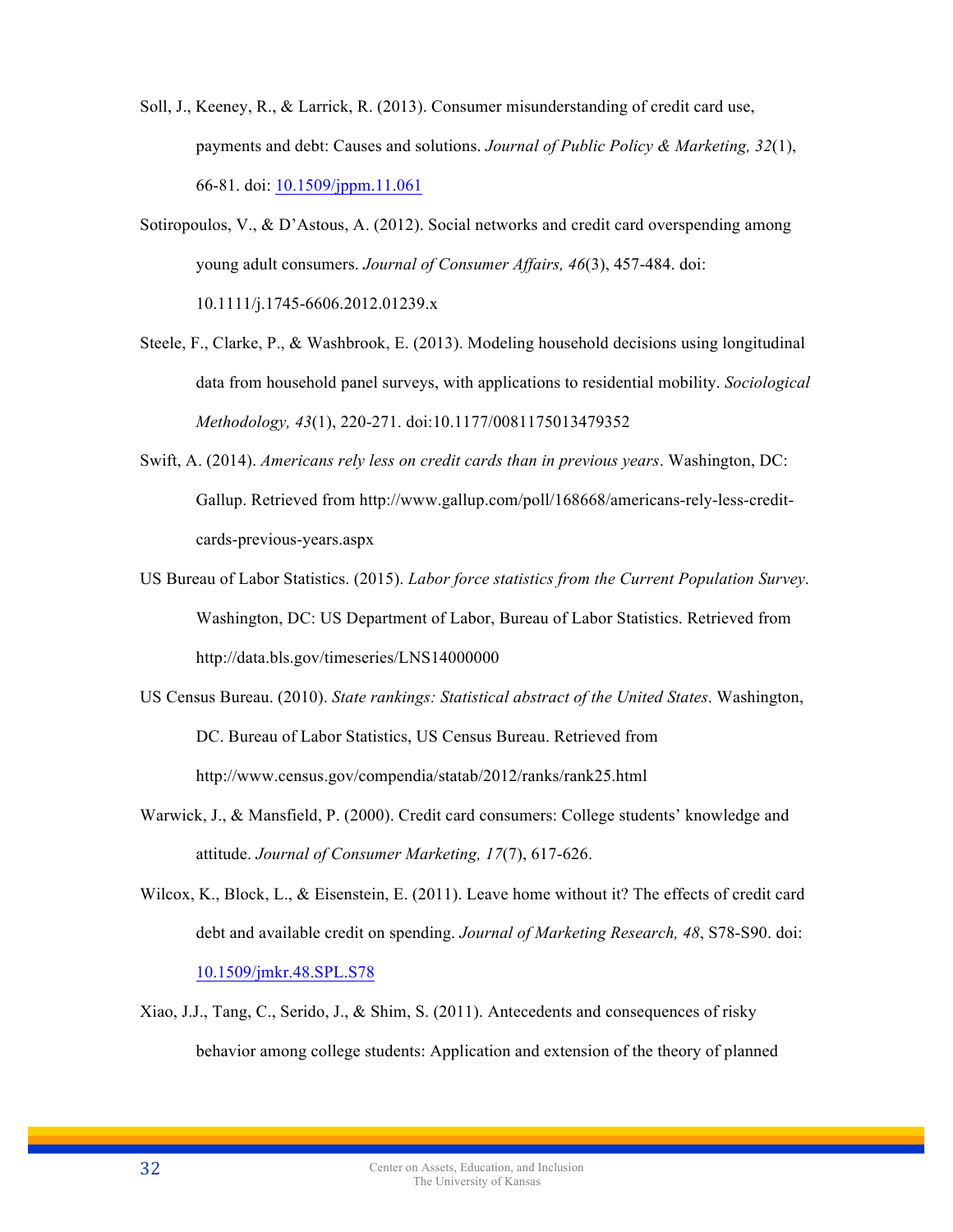behavior. *Journal of Marketing and Public Policy, 30*(2), 239-245. doi:10.2307/23209278

Yen, S. T., & Jones, A. M. (1997). Household consumption of cheese: an inverse hyperbolic sine double-hurdle model with dependent errors. *American Journal of Agricultural Economics*, *79*(1), 246-251. doi:10.2307/1243958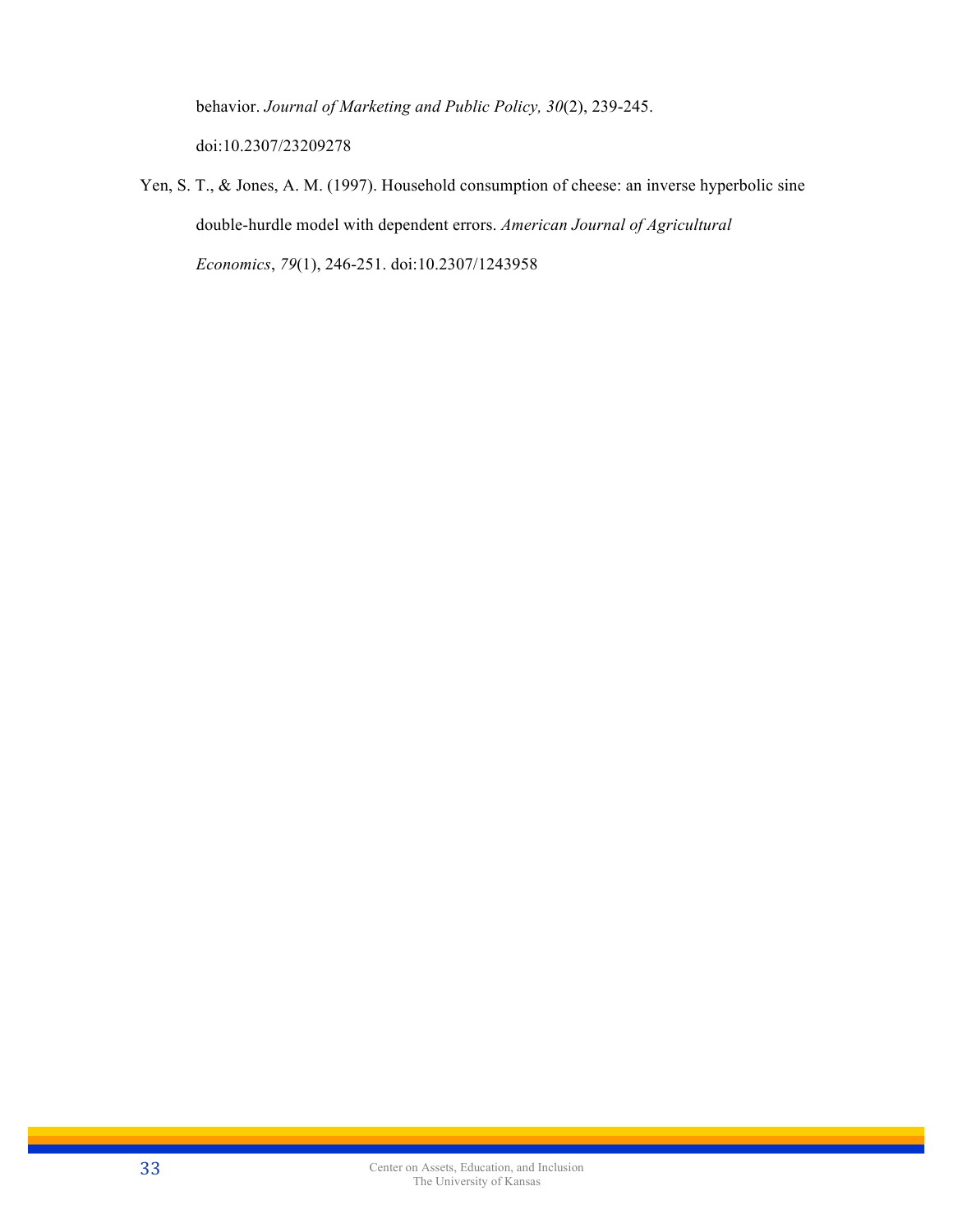|                                                                    | Percent / Mean (SD) |
|--------------------------------------------------------------------|---------------------|
|                                                                    |                     |
| Young Adults' Individual Characteristics                           |                     |
| Gender                                                             |                     |
| Male                                                               | 34                  |
| Female                                                             | 66                  |
| Race                                                               |                     |
| White                                                              | 67                  |
| Asian or Pacific Islander                                          | 11                  |
| African American                                                   | 3                   |
| Latino                                                             | 14                  |
| Other racial or ethnic group                                       | 5                   |
| First generation college student                                   | 17                  |
| <b>GPA</b>                                                         |                     |
| < 2.50                                                             | 10                  |
| $\geq$ 2.50 to < 3.00                                              | 15                  |
| $\geq$ 3.00 to < 3.50                                              | 32                  |
| $\geq$ 3.50                                                        | 43                  |
| Residence during the academic year                                 |                     |
| Lives independently from parents (university housing               |                     |
| [residence hall, fraternity/sorority], apartment, or home)         | 87                  |
| Lives at home with parents<br>Financially independent from parents | 13<br>11            |
| Financial satisfaction scale                                       |                     |
| Received financial education in high school                        | 3.239 (1.032)<br>75 |
|                                                                    |                     |
| <b>Familial Characteristics</b>                                    |                     |
| Parents' marital status                                            |                     |
| Married                                                            | 71                  |
| Not married                                                        | 29                  |
| Father's education level                                           |                     |
| High school degree or less                                         | 21                  |
| Some college                                                       | 19                  |
| College degree or more                                             | 60                  |
| Mother's education level                                           |                     |
| High school degree or less                                         | 22                  |
| Some college                                                       | 22                  |
| College degree or more                                             | 56                  |
| Annual household income                                            |                     |
| $<$ \$50,000                                                       | 18                  |
| $\geq$ \$50,000 to < \$100,000                                     | 35                  |
| $\geq$ \$100,000 to < \$200,000                                    | 33                  |
| $\geq$ \$200,000                                                   | 14                  |
| Financial hardship scale                                           | 3.802 (.819)        |
| Financial socialization scale                                      | 3.559 (.985)        |
| Financial behavior scale                                           | 3.749 (.925)        |
|                                                                    |                     |
| <b>Community Characteristics</b>                                   |                     |
| Unemployment rate (average)                                        | .065(.028)          |

L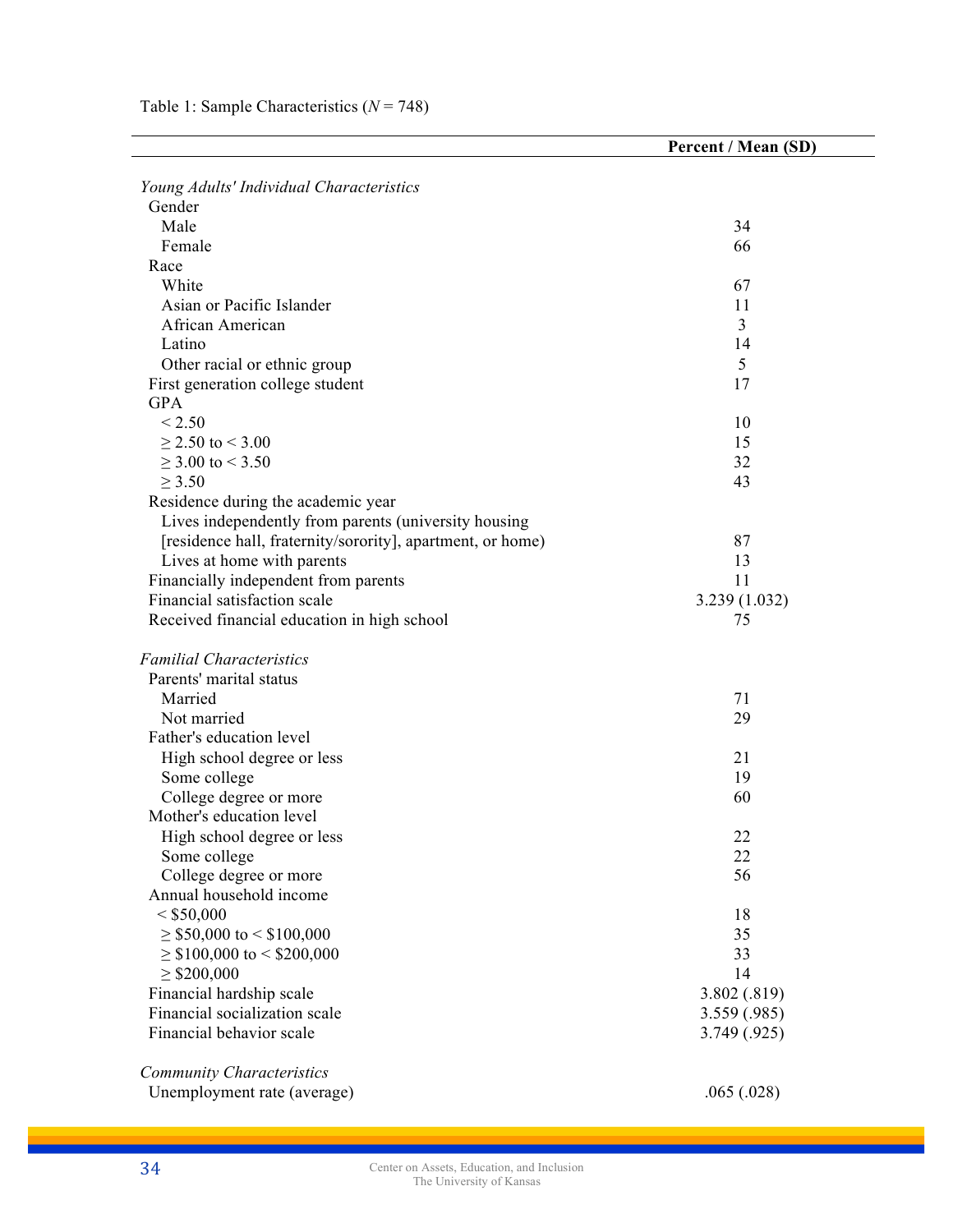| Unemployment rate (categories based on percentiles) |                      |
|-----------------------------------------------------|----------------------|
| $< 4\%$                                             | 9                    |
| $>$ 4% to $<$ 6%                                    | 32                   |
| $> 6\%$ to $< 7\%$                                  | 13                   |
| $> 7\%$                                             | 45                   |
| Total debt (average)                                | \$111,287 (\$59,907) |
| Total debt (log transformed)                        | 11.486(.511)         |
| Credit score (average)                              | 704 (32.349)         |
| Credit score (categories based on percentiles)      |                      |
| <687                                                | 32                   |
| $>687$ to $< 703$                                   | 19                   |
| $\geq$ 703 to < 729                                 | 25                   |
| $\geq$ 729                                          | 24                   |
| Bank branch density (average)                       | 8.764 (6.623)        |
| Bank branch density (categories based on the mean)  |                      |
| $\theta$                                            | 8                    |
| $\geq 1$ to $\leq 4$                                | 17                   |
| $\geq$ 4 to < 8                                     | 21                   |
| $\geq 8$                                            | 54                   |

*Source*: Data restricted to young adult college students who participated in both T1 and T2 of the APLUS Data. Missing data was estimated using the Expectation Maximization (EM) method of imputation.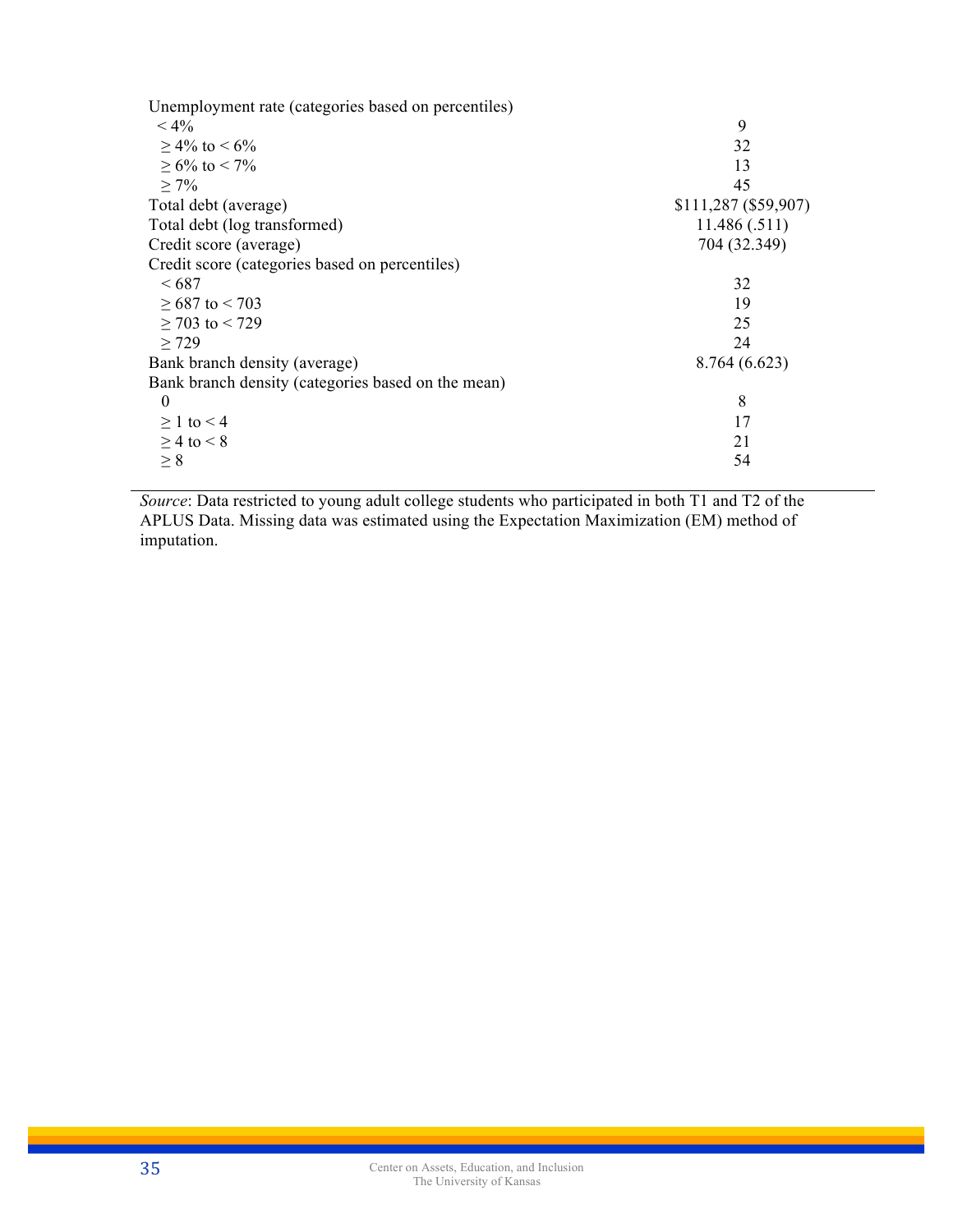|      | <b>Percent with Credit Card Debt</b> |                                      | <b>Value of Accumulated Credit Card Debt</b> |                        |                             |                  |  |
|------|--------------------------------------|--------------------------------------|----------------------------------------------|------------------------|-----------------------------|------------------|--|
|      | Has Credit Card<br>Debt              | Does Not Have<br>Credit Card<br>Debt | Non-Transformed Value                        |                        | Log-Transformed Value       |                  |  |
|      | Percent $(n)$                        | Percent $(n)$                        | Mean $(SD)$                                  |                        | Mean $(SD)$                 |                  |  |
|      |                                      |                                      | $(w/\text{ debt} =$<br>\$0)                  | (debt ><br>\$0)        | $(w/\text{ debt} =$<br>\$0) | (debt ><br>\$0)  |  |
| 2008 | 18 (132)                             | 82 (616)                             | \$107<br>(S474)                              | \$669<br>(\$1,019)     | .939<br>(2.201)             | 5.883<br>(1.107) |  |
| 2009 | 27(202)                              | 73 (546)                             | \$157<br>$(\$399)$                           | \$657<br>(\$583)       | 1.653<br>(2.757)            | 6.120<br>(.884)  |  |
| 2010 | 41 (309)                             | 59 (439)                             | \$326<br>$(\$774)$                           | \$1,101<br>(\$1,084)   | 1.933<br>(3.040)            | 8.200<br>(1.489) |  |
| 2013 | 55 (410)                             | 45 (338)                             | \$923<br>$(\$2,267)$                         | \$2,665<br>$(\$3,199)$ | 2.514<br>(3.532)            | 7.261<br>(1.224) |  |

Table 2: Young Adult College Students' Credit Card Debt (*N* = 748)

*Source*: Data restricted to young adult college students who participated in both T1 and T2 of the APLUS Data. Missing data was estimated using the Expectation Maximization (EM) method of imputation.

*Note*: Across all four years, 69% of the sample accumulated credit card debt. The values of accumulated credit card debt were calculated with and without young adults who reported not accumulating any credit card debt. For example, in 2008 18% of the sample had some amount of credit card debt and 82% of the sample did not have any credit card debt. The mean accumulated value of debt of \$107 included young adults who did not have any credit card debt (w/debt =  $$0$ ) and the value of \$669 included only young adults who accumulated debt greater than \$0 (debt > \$0).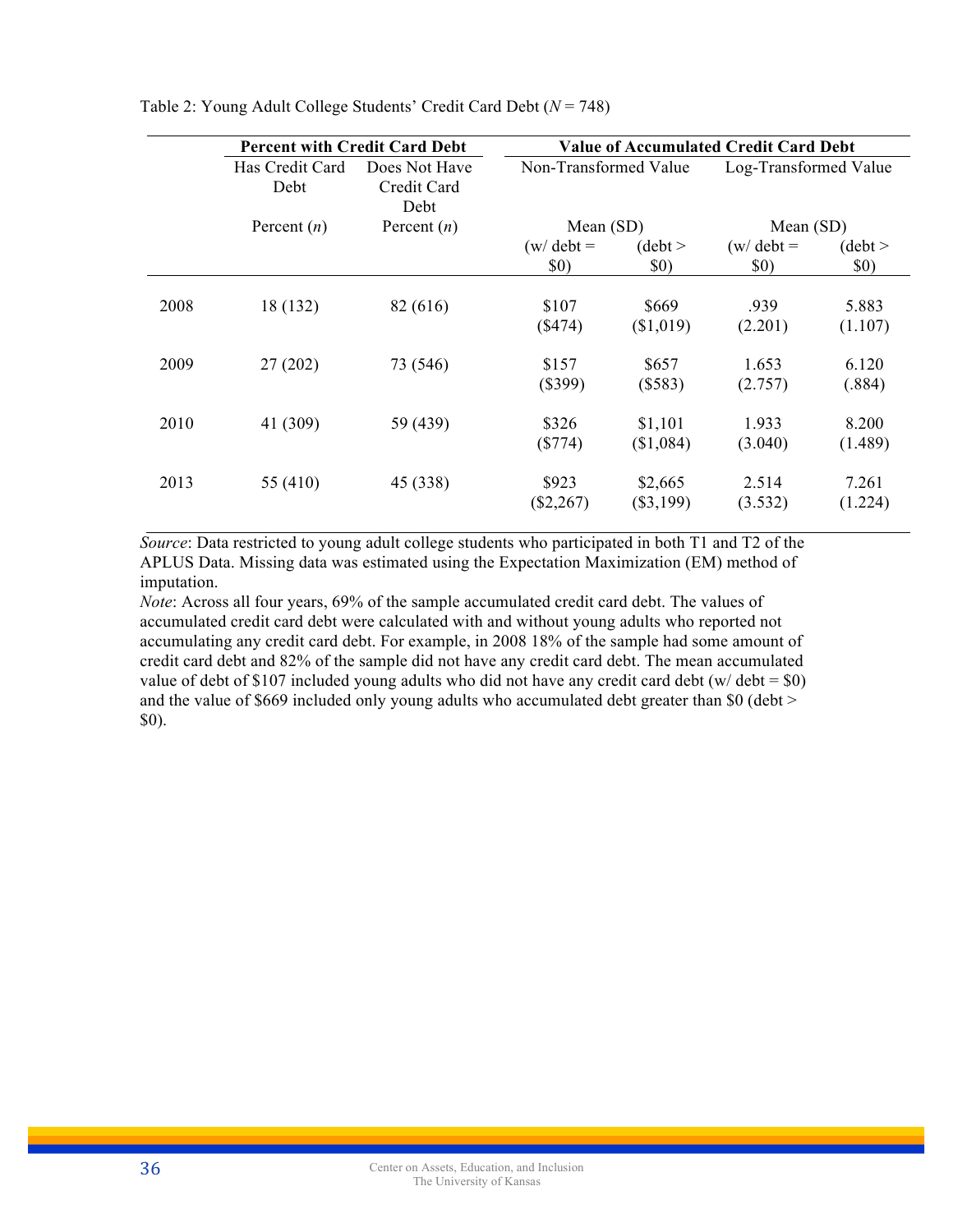|                                            | Model 1        |                              |                      |                  |  |
|--------------------------------------------|----------------|------------------------------|----------------------|------------------|--|
|                                            |                | Hurdle 1                     | Hurdle 2             |                  |  |
|                                            | Probability of |                              | Value of Accumulated |                  |  |
|                                            |                | <b>Acquiring Credit Card</b> |                      | Credit Card Debt |  |
|                                            | Debt           |                              |                      |                  |  |
|                                            |                | $(N = 748)$                  | $(n = 202)$          |                  |  |
|                                            | β              | (SE)                         | $\beta$              | (SE)             |  |
| Young Adults' Individual Characteristics   |                |                              |                      |                  |  |
| Male                                       | $-.076$        | (.111)                       | .132                 | (.126)           |  |
| Race (Reference group: White)              |                |                              |                      |                  |  |
| Asian or Pacific Islander                  | .185           | (.177)                       | $-.096$              | (.180)           |  |
| African American                           | .447           | (.299)                       | $-.028$              | (.272)           |  |
| Latino                                     | .169           | (.156)                       | .132                 | (.163)           |  |
| Other racial or ethnic group               | $-.287$        | (.271)                       | $-.021$              | (.290)           |  |
| First generation college student           | $-.069$        | (.177)                       | .120                 | (.170)           |  |
| GPA (Reference group: $< 2.50$ )           |                |                              |                      |                  |  |
| $\geq$ 2.50 to < 3.00                      | $-.311$        | (.209)                       | $-.290$              | (.204)           |  |
| $\geq$ 3.00 to < 3.50                      | $-.359\dagger$ | (.187)                       | $-.327\dagger$       | (.180)           |  |
| $\geq 3.50$                                | $-.592**$      | (.185)                       | $-.281$              | (.131)           |  |
| Lives independently from parents           | $-.086$        | (.162)                       | $-.192$              | (.170)           |  |
| Financially independent from parents       | .288           | (.169)                       | .065                 | (.169)           |  |
| Financial satisfaction scale               | $-.227***$     | (.059)                       | $-.045$              | (.067)           |  |
| Financial education classes in high school | .213           | (.130)                       | $-.052$              | (.149)           |  |
|                                            |                |                              |                      |                  |  |
| <b>Familial Characteristics</b>            |                |                              |                      |                  |  |
| Parents' marital status                    | .011           | (.124)                       | $-.115$              | (.129)           |  |
| Father's education level (Reference group: |                |                              |                      |                  |  |
| High school degree or less)                |                |                              |                      |                  |  |
| Some college                               | .110           | (.168)                       | $-.003$              | (.168)           |  |
| College degree or more                     | $-.215$        | (.173)                       | $-.038$              | (.177)           |  |
| Mother's education level (Reference group: |                |                              |                      |                  |  |
| High school degree or less)                |                |                              |                      |                  |  |
| Some college                               | $-.213$        | (.173)                       | $-.231$              | (.177)           |  |
| College degree or more                     | $-.149$        | (.165)                       | $-.025$              | (.167)           |  |
| Annual household income (Reference         |                |                              |                      |                  |  |
| $\text{group}: \leq $50,000$               |                |                              |                      |                  |  |
| $\geq$ \$50,000 to < \$100,000             | $-.142$        | (.157)                       | $-.384*$             | (.161)           |  |
| $\geq$ \$100,000 to < \$200,000            | .009           | (.176)                       | $-.076$              | (.189)           |  |
| $\geq$ \$200,000                           | .249           | (.226)                       | $-.117$              | (.242)           |  |
| Financial hardship scale                   | .080           | (.083)                       | .066                 | (.087)           |  |
| Financial socialization scale              | .075           | (.069)                       | $-.128\dagger$       | (.072)           |  |
| Financial behavior scale                   | $-.166*$       | (.075)                       | .004                 | (.078)           |  |
|                                            |                |                              |                      |                  |  |
| <b>Community Characteristics</b>           |                |                              |                      |                  |  |
| Unemployment rate (Reference group: <      |                |                              |                      |                  |  |
| $4\%$ )                                    |                |                              |                      |                  |  |
| $\geq 4\%$ to < 6%                         | $-.183$        | (.197)                       | $.449*$              | (.213)           |  |

Table 3: Cragg's Double-Hurdle Models Predicting Young Adult College Students' 2009 Credit Card Debt (Log Transformed; *N* = 748)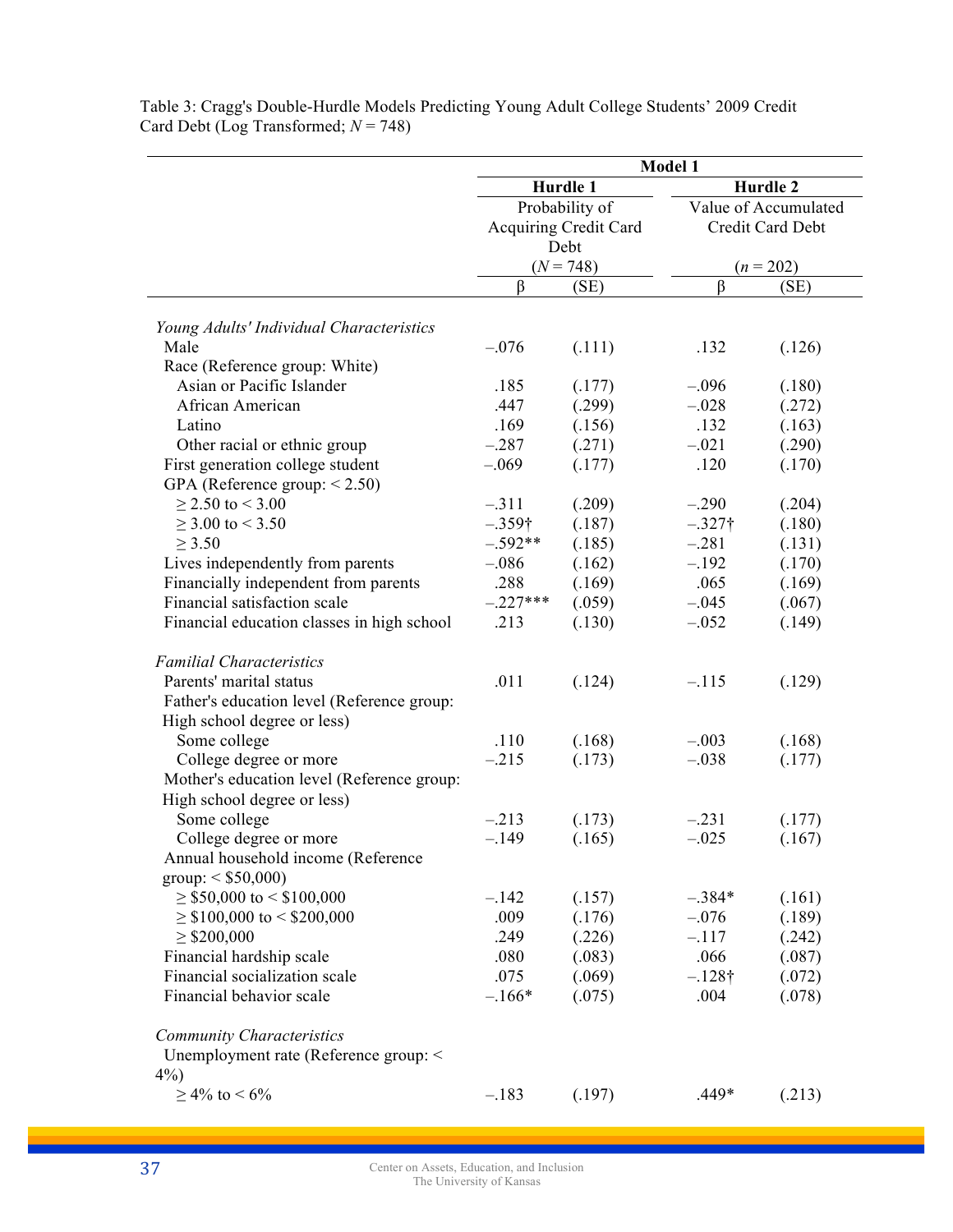| $\geq 6\%$ to < 7%<br>$\geq 7\%$<br>Average total debt (log) | $-.207$<br>$-.277$<br>$-.402**$ | (.227)<br>(.217)<br>(.151) | .758**<br>$.634**$<br>.098 | (.243)<br>(.241)<br>(.167) |
|--------------------------------------------------------------|---------------------------------|----------------------------|----------------------------|----------------------------|
| Average credit score (Reference group: <                     |                                 |                            |                            |                            |
| 687)                                                         |                                 |                            |                            |                            |
| $>687$ to $< 703$                                            | $-.097$                         | (.170)                     | $-.492**$                  | (.189)                     |
| $\geq$ 703 to < 729                                          | .107                            | (.186)                     | .093                       | (.212)                     |
| > 729                                                        | .066                            | (.208)                     | $-.224$                    | (.243)                     |
| Bank branch density (Reference group:                        |                                 |                            |                            |                            |
| None)                                                        |                                 |                            |                            |                            |
| $>1$ to $<$ 4                                                | .281                            | (.235)                     | $.677*$                    | (.264)                     |
| $>$ 4 to $<$ 8                                               | $-.038$                         | (.231)                     | .110                       | (.262)                     |
| $\geq 8$                                                     | .333                            | (.205)                     | $-.004$                    | (.227)                     |
|                                                              |                                 |                            |                            |                            |
| $R^2$                                                        | .115                            |                            |                            |                            |
| Model Constant                                               | $5.235**$                       | (1.767)                    | $5.053*$                   | (1.961)                    |
| Sigma Constant                                               | $.758***$                       | (.038)                     | $.758***$                  | (.038)                     |
|                                                              |                                 |                            |                            |                            |

*Source*: Data restricted to young adult college students who participated in both T1 and T2 of the APLUS Data. Missing data was estimated using the Expectation Maximization (EM) method of imputation.

*Notes*.  $β$  = regression coefficient;  $SE$  = Robust standard error.

\*\*\**p* < 0.001, \*\**p* < 0.01, \**p* < 0.05,  $\dagger$  *p* < .10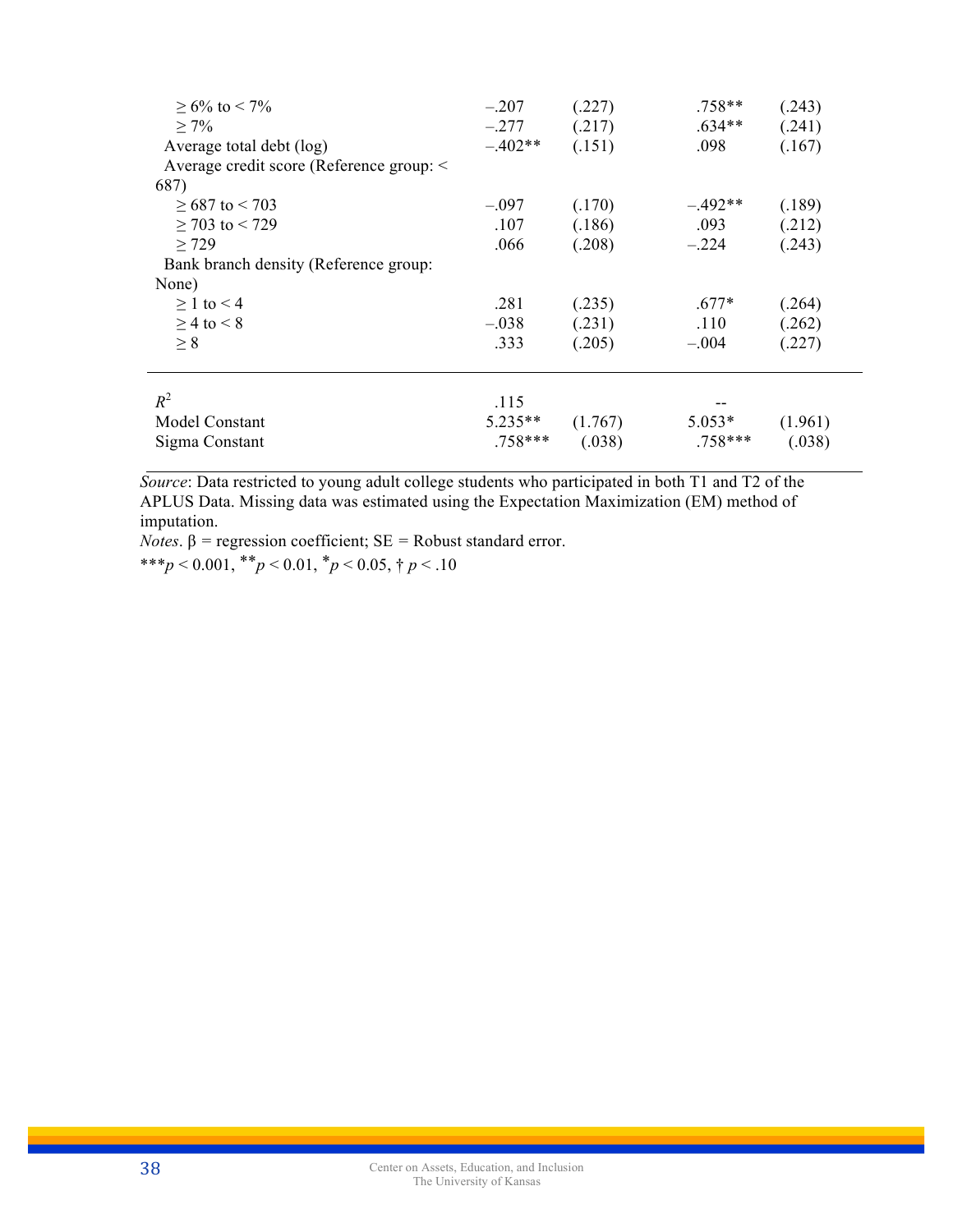|                                            | Model 2        |                              |                      |                  |  |
|--------------------------------------------|----------------|------------------------------|----------------------|------------------|--|
|                                            |                | Hurdle 1                     | Hurdle 2             |                  |  |
|                                            | Probability of |                              | Value of Accumulated |                  |  |
|                                            |                | <b>Acquiring Credit Card</b> |                      | Credit Card Debt |  |
|                                            | Debt           |                              |                      |                  |  |
|                                            |                | $(N = 616)$                  |                      | $(n = 115)$      |  |
|                                            | β              | (SE)                         | $\beta$              | (SE)             |  |
| Young Adults' Individual Characteristics   |                |                              |                      |                  |  |
| Male                                       | $-.092$        | (.134)                       | .234                 | (.170)           |  |
| Race (Reference group: White)              |                |                              |                      |                  |  |
| Asian or Pacific Islander                  | $-.077$        | (.227)                       | $-.191$              | (.268)           |  |
| African American                           | .504           | (.342)                       | $-.256$              | (.329)           |  |
| Latino                                     | $-.095$        | (.194)                       | $-.235$              | (.231)           |  |
| Other racial or ethnic group               | $-.985*$       | (.512)                       | .104                 | (.904)           |  |
| First generation college student           | .107           | (.213)                       | .265                 | (.234)           |  |
| GPA (Reference group: $< 2.50$ )           |                |                              |                      |                  |  |
| $\geq$ 2.50 to < 3.00                      | $-.396$        | (.241)                       | $-.406$              | (.266)           |  |
| $\geq$ 3.00 to < 3.50                      | $-.547*$       | (.241)                       | $-.673**$            | (.248)           |  |
| $\geq 3.50$                                | $-.707**$      | (.214)                       | $-.489*$             | (.242)           |  |
| Lives independently from parents           | $-.062$        | (.207)                       | $-.150$              | (.246)           |  |
| Financially independent from parents       | .106           | (.210)                       | $-.248$              | (.242)           |  |
| Financial satisfaction scale               | $-.108$        | (.072)                       | $-.017$              | (.097)           |  |
| Financial education classes in high school | .160           | (.156)                       | $-.137$              | (.191)           |  |
|                                            |                |                              |                      |                  |  |
| <b>Familial Characteristics</b>            |                |                              |                      |                  |  |
| Parents' marital status                    | .052           | (.149)                       | $-.074$              | (.176)           |  |
| Father's education level (Reference group: |                |                              |                      |                  |  |
| High school degree or less)                |                |                              |                      |                  |  |
| Some college                               | $-.075$        | (.205)                       | .037                 | (.252)           |  |
| College degree or more                     | $-.443*$       | (.212)                       | .057                 | (.250)           |  |
| Mother's education level (Reference group: |                |                              |                      |                  |  |
| High school degree or less)                |                |                              |                      |                  |  |
| Some college                               | $-.015$        | (.215)                       | $-.070$              | (.241)           |  |
| College degree or more                     | $-.050$        | (.209)                       | .144                 | (.230)           |  |
| Annual household income (Reference         |                |                              |                      |                  |  |
| $\text{group}: \leq $50,000$               |                |                              |                      |                  |  |
| $\geq$ \$50,000 to < \$100,000             | $-.124$        | (.192)                       | $-.486*$             | (.227)           |  |
| $\geq$ \$100,000 to < \$200,000            | $-.065$        | (.214)                       | $-.180$              | (.262)           |  |
| $\geq$ \$200,000                           | .221           | (.267)                       | $-.239$              | (.311)           |  |
| Financial hardship scale                   | $-.008$        | (.101)                       | .100                 | (.114)           |  |
| Financial socialization scale              | $-.101$        | (.082)                       | $-.136$              | (.091)           |  |
| Financial behavior scale                   | $-.099*$       | (.092)                       | .015                 | (.118)           |  |
|                                            |                |                              |                      |                  |  |
| <b>Community Characteristics</b>           |                |                              |                      |                  |  |
| Unemployment rate (Reference group: <      |                |                              |                      |                  |  |
| $4\%$ )                                    |                |                              |                      |                  |  |
| $\geq 4\%$ to < 6%                         | $-.239$        | (.223)                       | .271                 | (.255)           |  |
|                                            |                |                              |                      |                  |  |

Table 4: Cragg's Double-Hurdle Models Predicting Young Adult College Students' 2009 Credit Card Debt, Only Among Those without Debt at Wave 1 (Log Transformed;  $N = 616$ )